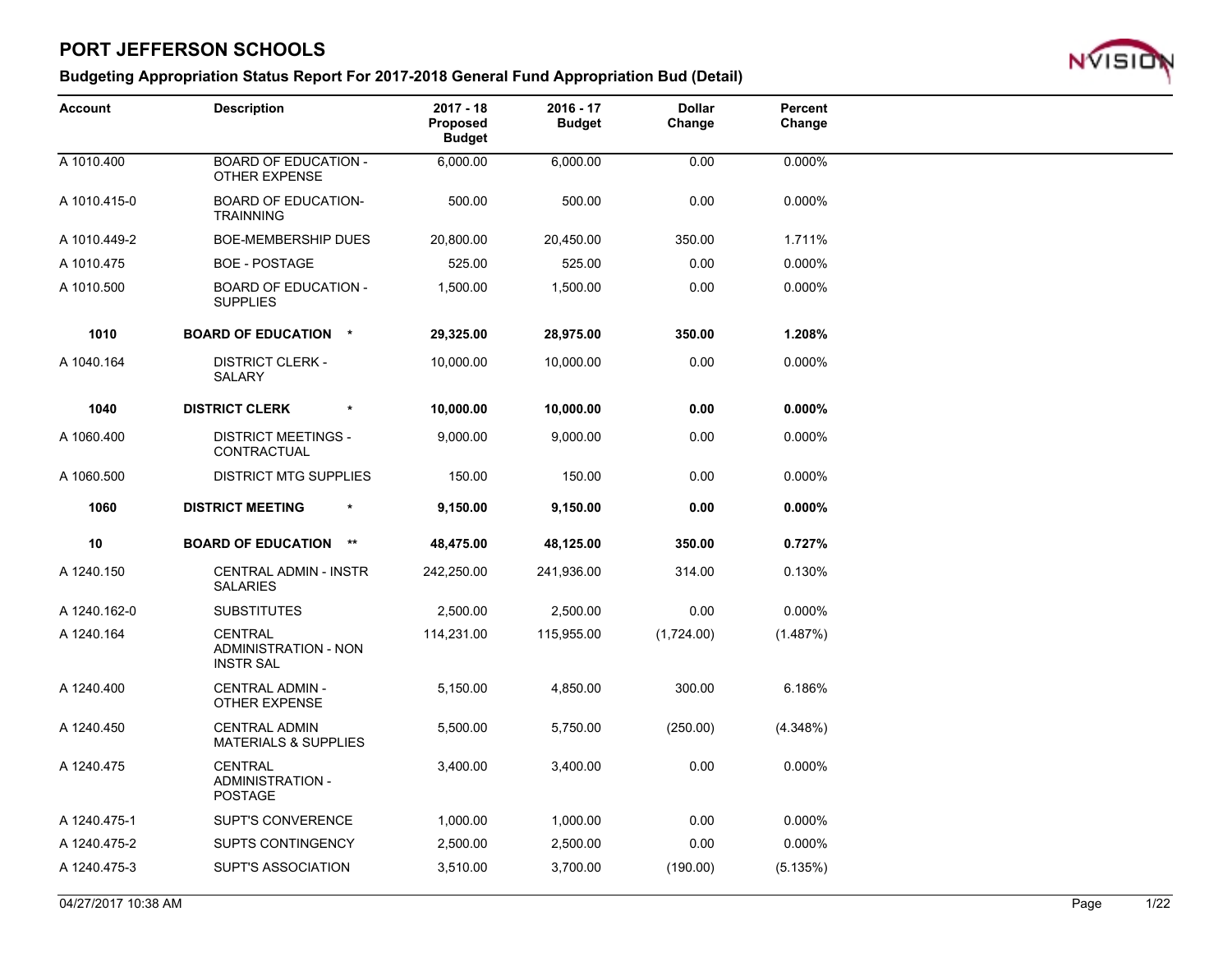

| <b>Account</b> | <b>Description</b>                                   |        | $2017 - 18$<br>Proposed<br><b>Budget</b> | $2016 - 17$<br><b>Budget</b> | <b>Dollar</b><br>Change | Percent<br>Change |  |
|----------------|------------------------------------------------------|--------|------------------------------------------|------------------------------|-------------------------|-------------------|--|
|                | <b>DUES</b>                                          |        |                                          |                              |                         |                   |  |
| A 1240.476     | <b>CENTRAL ADMIN -</b><br><b>TRAVEL</b>              |        | 1,000.00                                 | 1,500.00                     | (500.00)                | (33.333%)         |  |
| A 1240.500     | <b>CENTRAL ADMIN -</b><br><b>SUPPLIES</b>            |        | 5,500.00                                 | 5,750.00                     | (250.00)                | (4.348%)          |  |
| 1240           | <b>CHIEF SCHOOL</b><br><b>ADMINISTRATOR</b>          | $\ast$ | 386,541.00                               | 388,841.00                   | (2,300.00)              | (0.592%)          |  |
| 12             | <b>CENTRAL</b><br><b>ADMINISTRATION</b>              | $***$  | 386,541.00                               | 388,841.00                   | (2,300.00)              | $(0.592\%)$       |  |
| A 1310.150     | <b>BUS ADMIN - SALARIES</b>                          |        | 280,808.00                               | 270,131.00                   | 10,677.00               | 3.953%            |  |
| A 1310.162-0   | <b>SUBSTITUTES</b>                                   |        | 1,000.00                                 | 1,000.00                     | 0.00                    | 0.000%            |  |
| A 1310.164     | <b>BUSINESS ADMIN - NON</b><br><b>INSTR SAL</b>      |        | 138,594.00                               | 141,604.00                   | (3,010.00)              | (2.126%)          |  |
| A 1310.165-0   | <b>OVERTIME</b>                                      |        | 7,500.00                                 | 7,500.00                     | 0.00                    | 0.000%            |  |
| A 1310.200     | <b>BUS ADMIN - EQUIPMENT</b>                         |        | 5,000.00                                 | 5,000.00                     | 0.00                    | 0.000%            |  |
| A 1310.400     | <b>BUS ADMIN -</b><br><b>CONTRACTUAL &amp; OTHER</b> |        | 54,800.00                                | 54,800.00                    | 0.00                    | 0.000%            |  |
| A 1310.450     | <b>Business Office Materials &amp;</b><br>Supplies   |        | 2,100.00                                 | 2,100.00                     | 0.00                    | 0.000%            |  |
| A 1310.475     | <b>BUSINESS ADMIN-</b><br><b>POSTAGE</b>             |        | 3,950.00                                 | 3,950.00                     | 0.00                    | 0.000%            |  |
| A 1310.475-1   | <b>BO CONFERENCE</b>                                 |        | 3,900.00                                 | 3,900.00                     | 0.00                    | 0.000%            |  |
| A 1310.476     | <b>TRAVEL</b>                                        |        | 1,000.00                                 | 1,000.00                     | 0.00                    | 0.000%            |  |
| A 1310.490     | <b>BOCES</b>                                         |        | 40,661.00                                | 31,500.00                    | 9,161.00                | 29.083%           |  |
| A 1310.500     | <b>BUS ADMIN - SUPPLIES</b>                          |        | 4,150.00                                 | 4,150.00                     | 0.00                    | 0.000%            |  |
| 1310           | <b>BUSINESS</b><br><b>ADMINISTRATOR</b>              |        | 543,463.00                               | 526,635.00                   | 16,828.00               | 3.195%            |  |
| A 1320.410     | <b>INTERNAL AUDIT</b><br><b>FUNCTION</b>             |        | 34,000.00                                | 34,000.00                    | 0.00                    | 0.000%            |  |
| A 1320.440     | <b>INDEPENDENT AUDITOR</b>                           |        | 54,500.00                                | 54,500.00                    | 0.00                    | 0.000%            |  |
| 1320           | <b>AUDITING</b>                                      |        | 88,500.00                                | 88,500.00                    | 0.00                    | $0.000\%$         |  |
| A 1325.164     | <b>DISTRICT TREASURER -</b>                          |        | 81,349.00                                | 77,900.00                    | 3,449.00                | 4.427%            |  |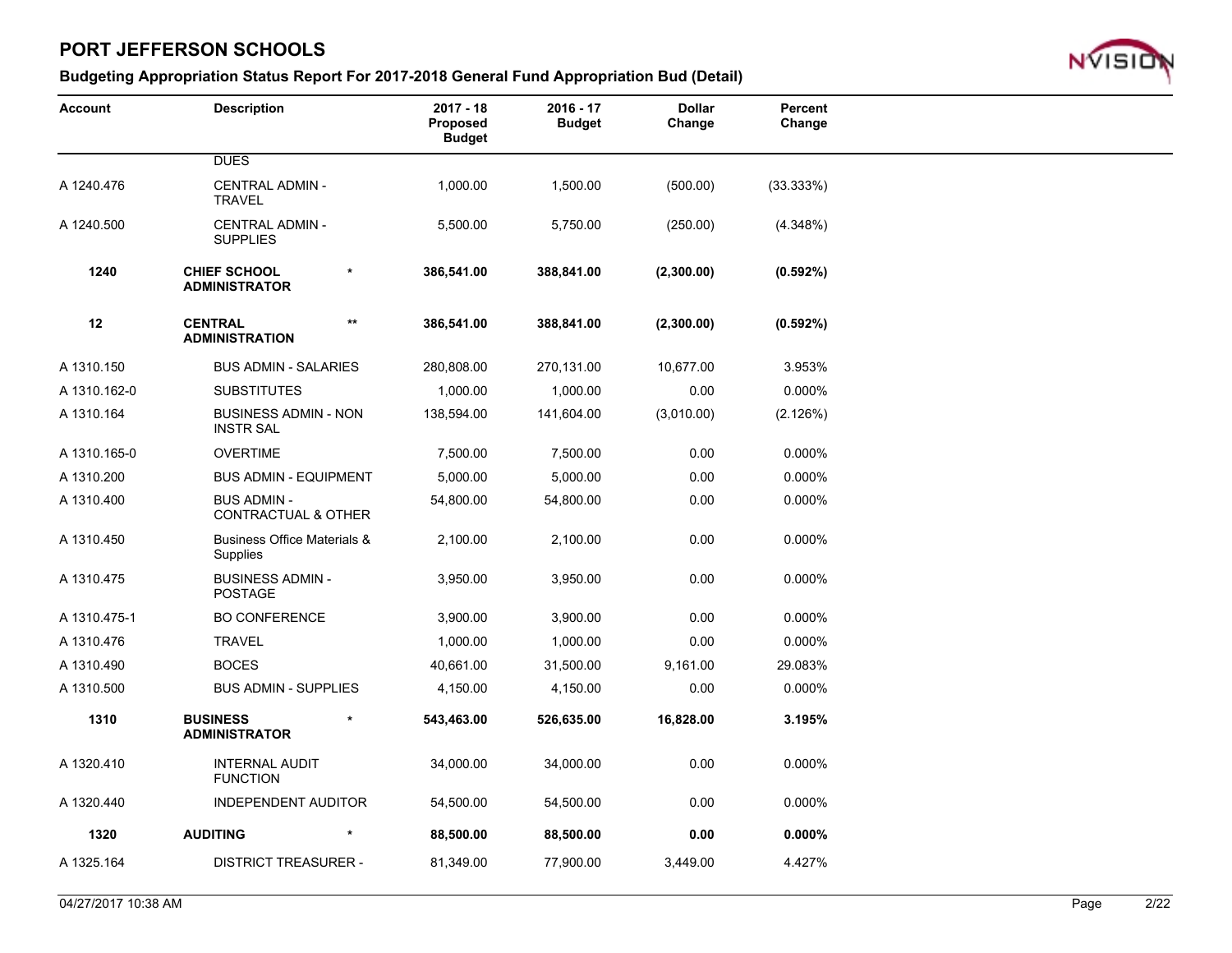

| <b>Account</b> | <b>Description</b>                                         |        | $2017 - 18$<br>Proposed<br><b>Budget</b> | $2016 - 17$<br><b>Budget</b> | <b>Dollar</b><br>Change | Percent<br>Change |
|----------------|------------------------------------------------------------|--------|------------------------------------------|------------------------------|-------------------------|-------------------|
|                | <b>NON INSTR SAL</b>                                       |        |                                          |                              |                         |                   |
| 1325           | <b>TREASURER</b>                                           | $\ast$ | 81,349.00                                | 77,900.00                    | 3,449.00                | 4.427%            |
| A 1380.400     | CONTRACTUAL                                                |        | 11,500.00                                | 11,500.00                    | 0.00                    | 0.000%            |
| 1380           | <b>FISCAL AGENT FEES</b>                                   | $\ast$ | 11,500.00                                | 11,500.00                    | 0.00                    | $0.000\%$         |
| 13             | <b>FINANCE</b>                                             | $***$  | 724,812.00                               | 704,535.00                   | 20,277.00               | 2.878%            |
| A 1420.400     | LEGAL - CONTRACTUAL<br>& OTHER                             |        | 60,000.00                                | 60,000.00                    | 0.00                    | 0.000%            |
| A 1420.410     | <b>LEGAL - RETAINER</b>                                    |        | 28,000.00                                | 27,000.00                    | 1,000.00                | 3.704%            |
| A 1420.449     | <b>LEGAL ADS - BIDS</b>                                    |        | 6,500.00                                 | 6,500.00                     | 0.00                    | 0.000%            |
| 1420           | <b>LEGAL FEES</b>                                          |        | 94,500.00                                | 93,500.00                    | 1,000.00                | 1.070%            |
| A 1430.164     | PERSONNEL - NON<br><b>INSTRUCTIONAL</b>                    |        | 60,705.00                                | 56,897.00                    | 3,808.00                | 6.693%            |
| A 1430.400     | NEGOTIATION -<br><b>CONTRACTUAL &amp; OTHER</b>            |        | 38,500.00                                | 37,500.00                    | 1,000.00                | 2.667%            |
| A 1430.449     | PERSONNEL - LEGAL<br><b>ADS &amp; RECRUITMENT</b>          |        | 7,500.00                                 | 15,537.00                    | (8,037.00)              | (51.728%)         |
| A 1430.475     | PERSONNEL - POSTAGE                                        |        | 500.00                                   | 500.00                       | 0.00                    | 0.000%            |
| A 1430.490     | PERSONNEL-BOCES                                            |        | 20,346.00                                | 16,375.00                    | 3,971.00                | 24.250%           |
| A 1430.500     | PERSONEL - SUPPLIES                                        |        | 750.00                                   | 500.00                       | 250.00                  | 50.000%           |
| 1430           | <b>PERSONNEL</b>                                           |        | 128,301.00                               | 127,309.00                   | 992.00                  | 0.779%            |
| A 1440.449     | <b>LEGAL ADS AND</b><br><b>NOTICES</b>                     |        | 7,500.00                                 | 10,000.00                    | (2,500.00)              | $(25.000\%)$      |
| 1440           | <b>LEGAL ADS</b>                                           | $\ast$ | 7,500.00                                 | 10,000.00                    | (2,500.00)              | $(25.000\%)$      |
| A 1480.400     | <b>COMMUNITY</b><br><b>INFORMATION -</b><br>CONTRACTU      |        | 11,000.00                                | 11,000.00                    | 0.00                    | 0.000%            |
| A 1480.475     | <b>COMMUNITY</b><br><b>INFORMATION -</b><br><b>POSTAGE</b> |        | 1,725.00                                 | 1,726.00                     | (1.00)                  | (0.058%)          |
| A 1480.490     | <b>COMMUNITY INFO -</b><br><b>BOCES(609)</b>               |        | 47,619.00                                | 43,000.00                    | 4,619.00                | 10.742%           |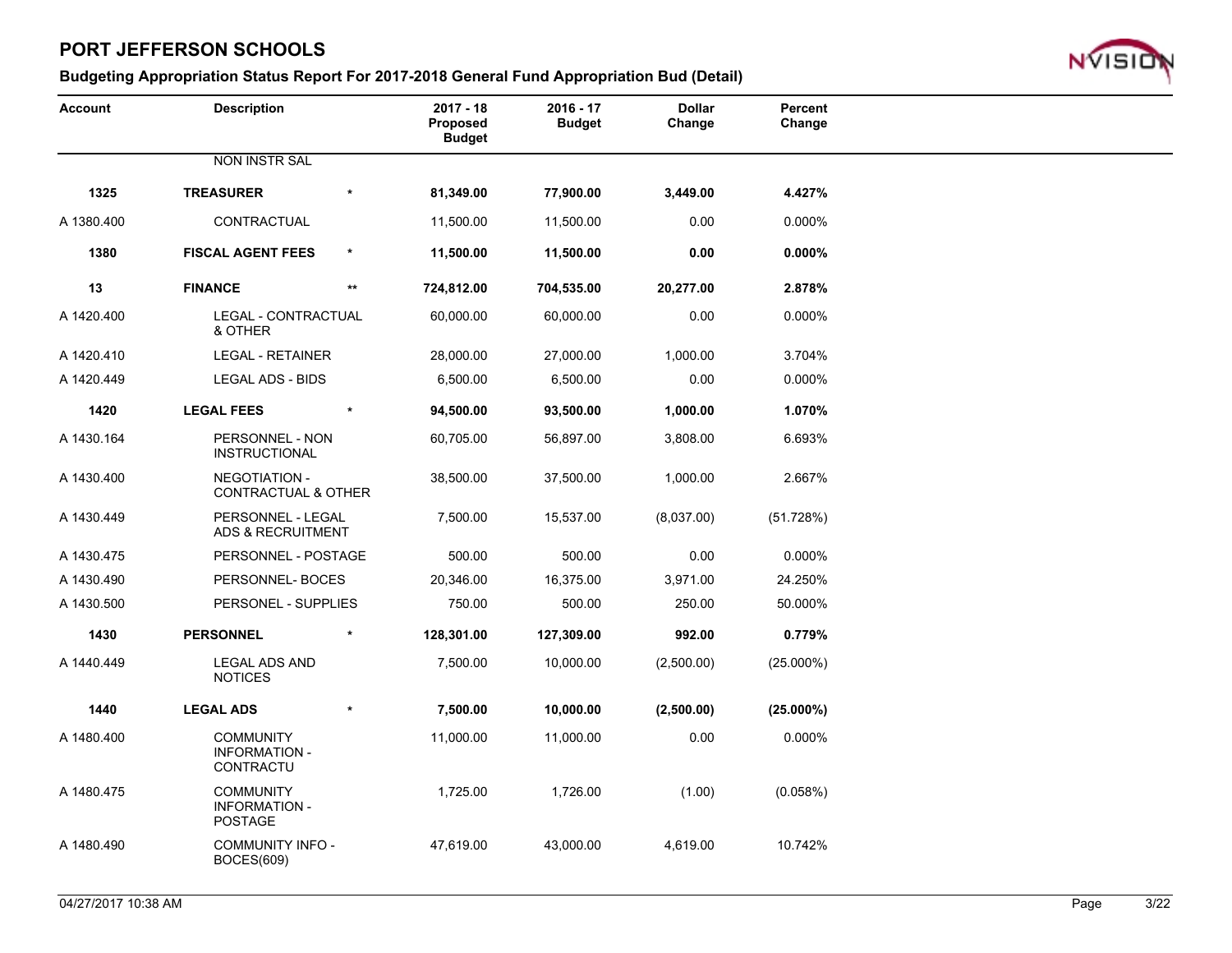

| <b>Account</b> | <b>Description</b>                               |              | $2017 - 18$<br><b>Proposed</b><br><b>Budget</b> | $2016 - 17$<br><b>Budget</b> | <b>Dollar</b><br>Change | Percent<br>Change |
|----------------|--------------------------------------------------|--------------|-------------------------------------------------|------------------------------|-------------------------|-------------------|
| 1480           | <b>PUBLIC INFO AND</b><br><b>SERVICE</b>         | $\star$      | 60,344.00                                       | 55,726.00                    | 4,618.00                | 8.287%            |
| 14             | <b>STAFF</b>                                     | $\star\star$ | 290,645.00                                      | 286,535.00                   | 4,110.00                | 1.434%            |
| A 1620.160     | <b>CUST, GROUNDS &amp;</b><br><b>MAINT</b>       |              | 521,616.00                                      | 506,043.00                   | 15,573.00               | 3.077%            |
| A 1620.161     | <b>CUSTODIAL</b><br><b>SUPERVISORS</b>           |              | 339,703.00                                      | 343,916.00                   | (4,213.00)              | (1.225%)          |
| A 1620.165-0   | <b>DISTRICT OVERTIME</b>                         |              | 3,525.00                                        | 3,525.00                     | 0.00                    | 0.000%            |
| A 1620.165-1   | <b>OVERTIME ELEM</b>                             |              | 21,000.00                                       | 21,250.00                    | (250.00)                | (1.176%)          |
| A 1620.165-7   | <b>OVERTIME HS</b>                               |              | 35,000.00                                       | 35,000.00                    | 0.00                    | 0.000%            |
| A 1620.200     | <b>CUSTODIAL -</b><br><b>EQUIPMENT</b>           |              | 70,000.00                                       | 70,000.00                    | 0.00                    | 0.000%            |
| A 1620.200-8   | EQUIPMENT-FURN.<br>REPLCMNT                      |              | 39,800.00                                       | 39,800.00                    | 0.00                    | 0.000%            |
| A 1620.400     | <b>OPER &amp; MAINT -</b><br>CONTRACTUAL         |              | 93,988.00                                       | 93,988.00                    | 0.00                    | 0.000%            |
| A 1620.409     | <b>JUNIOR HIGH REPAIRS</b>                       |              | 10,300.00                                       | 10,300.00                    | 0.00                    | 0.000%            |
| A 1620.411     | <b>FUEL OIL</b>                                  |              | 29,213.00                                       | 43,050.00                    | (13, 837.00)            | (32.142%)         |
| A 1620.412     | <b>ELECTRIC</b>                                  |              | 144,480.00                                      | 295,610.00                   | (151, 130.00)           | (51.125%)         |
| A 1620.412-5   | <b>GASOLINE</b>                                  |              | 19,652.00                                       | 19,652.00                    | 0.00                    | 0.000%            |
| A 1620.413     | GAS                                              |              | 109,800.00                                      | 136,325.00                   | (26, 525.00)            | (19.457%)         |
| A 1620.414     | <b>WATER</b>                                     |              | 29,725.00                                       | 29,725.00                    | 0.00                    | 0.000%            |
| A 1620.415     | <b>TELEPHONE</b>                                 |              | 10,430.00                                       | 10,430.00                    | 0.00                    | 0.000%            |
| A 1620.422     | <b>EXTERMINATION &amp;</b><br><b>TOXIC WASTE</b> |              | 11,845.00                                       | 11,845.00                    | 0.00                    | 0.000%            |
| A 1620.429     | OPERATIONS - CARTAGE                             |              | 23,340.00                                       | 23,340.00                    | 0.00                    | 0.000%            |
| A 1620.490     | BOCES-<br>PHONE/HEALTH/SAFETY                    |              | 20,120.00                                       | 54,000.00                    | (33,880.00)             | (62.741%)         |
| A 1620.500     | <b>CUSTODIAL - SUPPLIES</b>                      |              | 60,770.00                                       | 60,770.00                    | 0.00                    | 0.000%            |
| A 1620.500-1   | POOL SUPPLIES                                    |              | 5,202.00                                        | 5,202.00                     | 0.00                    | 0.000%            |
| A 1620.560     | <b>Custodial Uniforms</b>                        |              | 10,430.00                                       | 10,454.00                    | (24.00)                 | $(0.230\%)$       |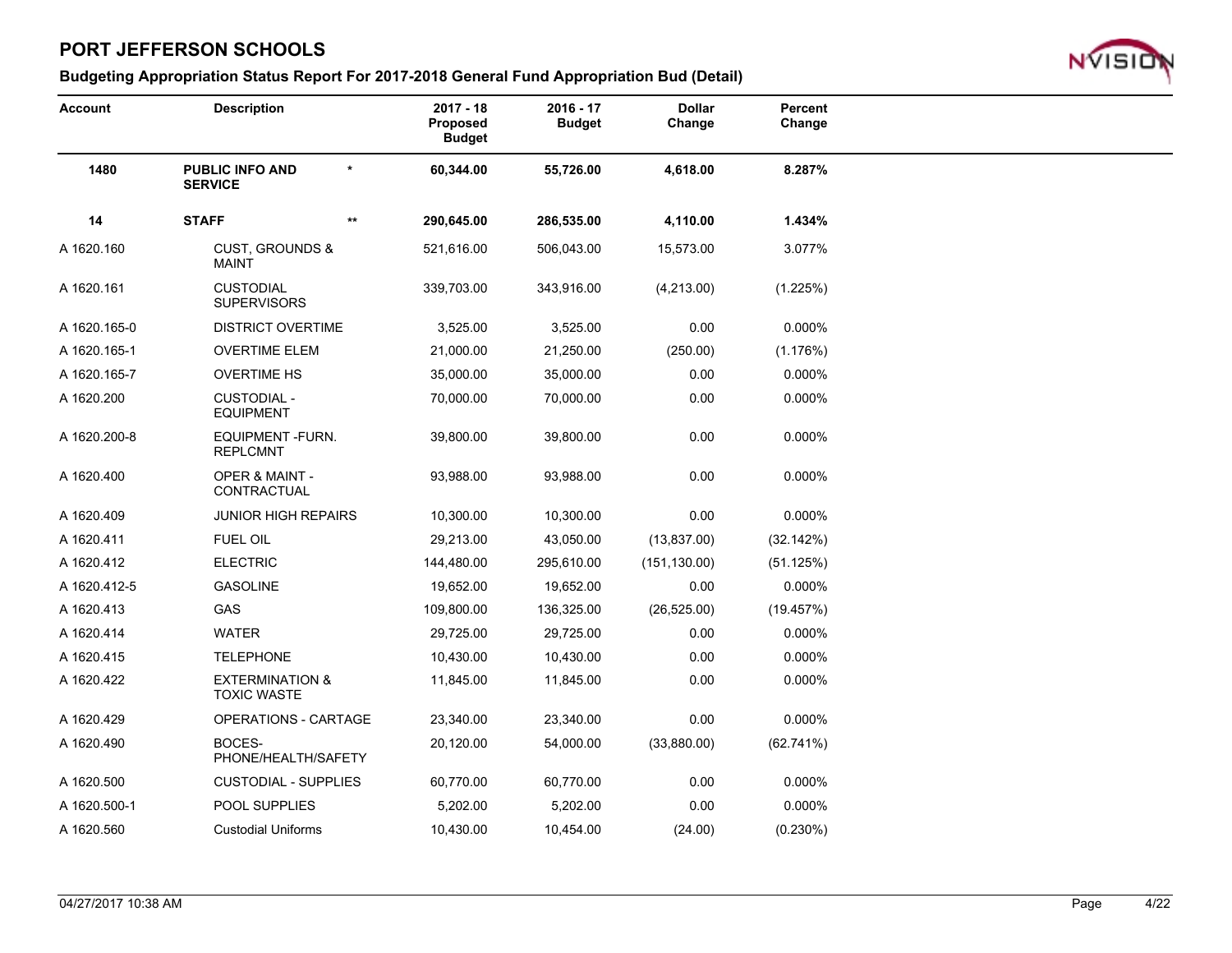

| <b>Account</b> | <b>Description</b>                                        | $2017 - 18$<br><b>Proposed</b><br><b>Budget</b> | $2016 - 17$<br><b>Budget</b> | <b>Dollar</b><br>Change | Percent<br>Change |
|----------------|-----------------------------------------------------------|-------------------------------------------------|------------------------------|-------------------------|-------------------|
| 1620           | <b>OPERATION</b><br>$\star$<br><b>MAINT/PLANT</b>         | 1,609,939.00                                    | 1,824,225.00                 | (214, 286.00)           | (11.747%)         |
| A 1621.150     | <b>MAINTENANCE -</b><br>SUPERVISOR SALARY                 | 120,525.00                                      | 103,855.00                   | 16,670.00               | 16.051%           |
| A 1621.160     | <b>MAINTENANCE - CUST &amp;</b><br><b>GROUNDS</b>         | 302,061.00                                      | 262,740.00                   | 39,321.00               | 14.966%           |
| A 1621.160-8   | SUMMER TEMP HELP                                          | 16,000.00                                       | 16,000.00                    | 0.00                    | 0.000%            |
| A 1621.161     | MAINT - CUSTODIAL<br><b>SUPERVISORS</b>                   | 183,857.00                                      | 173,500.00                   | 10,357.00               | 5.969%            |
| A 1621.162-0   | <b>SUBSTITUTES</b>                                        |                                                 |                              | 0.00                    | < N/A >           |
| A 1621.165-0   | <b>OVERTIME</b>                                           | 34,000.00                                       | 34,875.00                    | (875.00)                | (2.509%)          |
| A 1621.165-8   | <b>EMERGENCY OT SNOW</b>                                  | 25,000.00                                       | 25,000.00                    | 0.00                    | 0.000%            |
| A 1621.400     | MAINT - CONTRACT,<br>ANNUAL & P.M.                        | 247,200.00                                      | 247,200.00                   | 0.00                    | 0.000%            |
| A 1621.401-0   | <b>ASBESTOS ABATEMENT</b>                                 | 10,300.00                                       | 10,300.00                    | 0.00                    | 0.000%            |
| A 1621.479     | <b>MAINTENANCE -</b><br><b>TRAINING</b>                   | 5,665.00                                        | 5,665.00                     | 0.00                    | 0.000%            |
| A 1621.500     | PREV MAINT - SUPPLIES                                     | 108,150.00                                      | 108,150.00                   | 0.00                    | 0.000%            |
| 1621           | <b>MAINTENANCE OF</b><br>$\ast$<br><b>PLANT</b>           | 1,052,758.00                                    | 987,285.00                   | 65,473.00               | 6.632%            |
| A 1670.425     | <b>COPIERS - DISTRICT</b><br><b>WIDE</b>                  | 40,000.00                                       | 40,000.00                    | 0.00                    | 0.000%            |
| 1670           | <b>CENTRAL PRINTING AND *</b><br><b>MAILING</b>           | 40,000.00                                       | 40,000.00                    | 0.00                    | $0.000\%$         |
| A 1680.490     | <b>BOCES-- COPIER LEASE</b>                               | 80,000.00                                       | 80,000.00                    | 0.00                    | 0.000%            |
| 1680           | <b>DATA PROCESSING</b><br>*<br><b>BOCES</b>               | 80,000.00                                       | 80,000.00                    | 0.00                    | $0.000\%$         |
| A 1681.161     | <b>SYSTEMS</b><br>ANAYLST/MICRO REPAIR<br><b>TECH SAL</b> | 99,938.00                                       | 98,569.00                    | 1,369.00                | 1.389%            |
| A 1681.165-8   | <b>OVERTIME</b>                                           | 11,000.00                                       | 11,250.00                    | (250.00)                | (2.222%)          |
| A 1681.166     | PART TIME CENTRAL<br>DATA                                 | 17,000.00                                       | 16,700.00                    | 300.00                  | 1.796%            |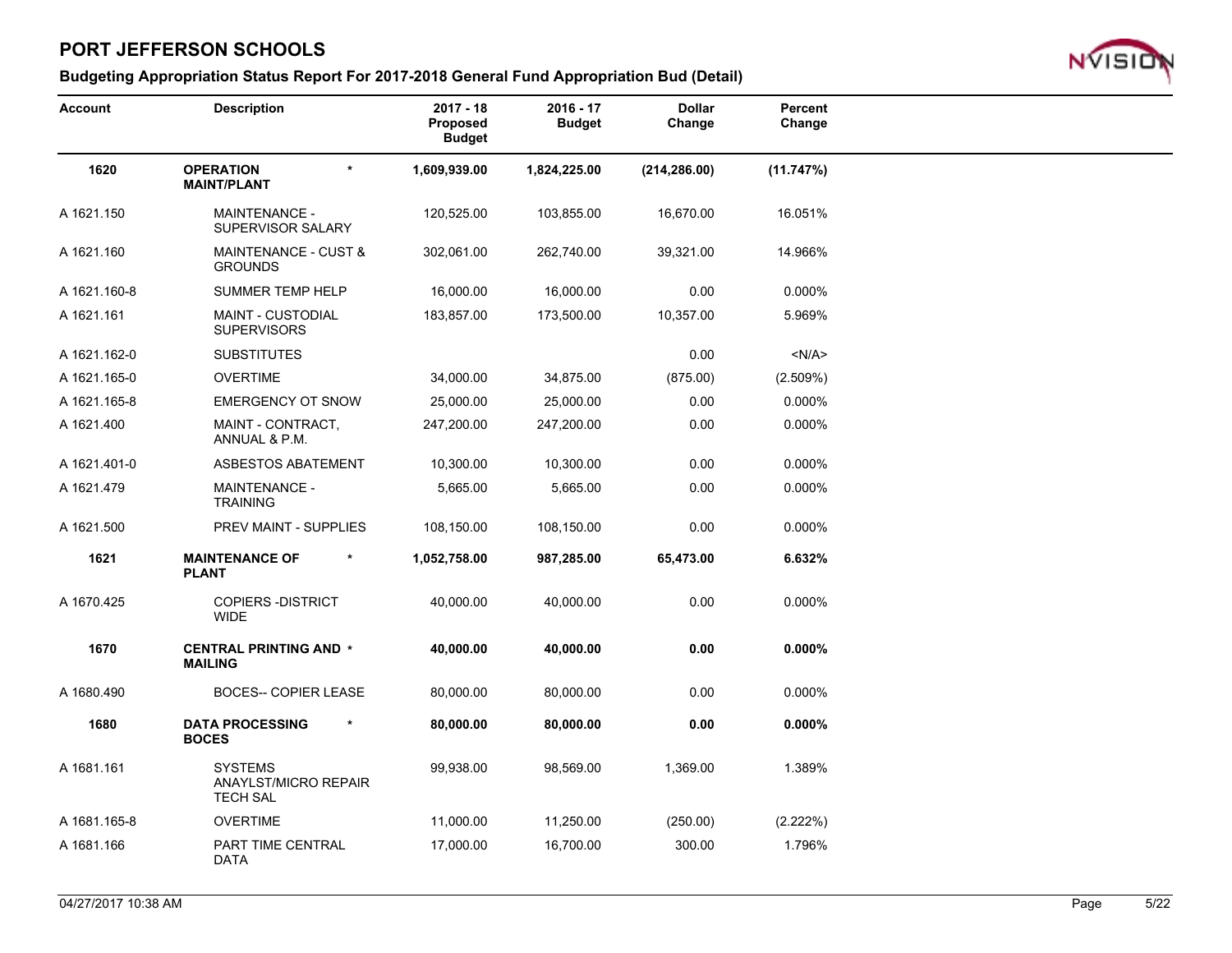

| <b>Account</b> | <b>Description</b>                                    |              | $2017 - 18$<br>Proposed<br><b>Budget</b> | $2016 - 17$<br><b>Budget</b> | <b>Dollar</b><br>Change | Percent<br>Change |  |
|----------------|-------------------------------------------------------|--------------|------------------------------------------|------------------------------|-------------------------|-------------------|--|
| A 1681.400-0   | CONTRACTUAL                                           |              | 19,850.00                                | 19,850.00                    | 0.00                    | 0.000%            |  |
| A 1681.500-0   | <b>SUPPLIES</b>                                       |              | 9,440.00                                 | 9,440.00                     | 0.00                    | 0.000%            |  |
| 1681           | <b>DATA PROCESSING</b><br><b>DISTRICT</b>             | $\star$      | 157,228.00                               | 155,809.00                   | 1,419.00                | 0.911%            |  |
| 16             | <b>CENTRAL SERVICES</b>                               | $\star\star$ | 2,939,925.00                             | 3,087,319.00                 | (147, 394.00)           | (4.774%)          |  |
| A 1910.400     | <b>GENERAL LIABILITY</b><br><b>INSURANCE</b>          |              | 221,208.00                               | 214,018.00                   | 7,190.00                | 3.360%            |  |
| A 1910.410     | <b>SCHOOL BOARD</b><br><b>LIABILITY INSURANCE</b>     |              | 11,752.00                                | 11,379.00                    | 373.00                  | 3.278%            |  |
| A 1910.420     | <b>AUTOMOBILE LIABILITY</b><br><b>INSURANCE</b>       |              | 10,525.00                                | 10,124.00                    | 401.00                  | 3.961%            |  |
| A 1910.430     | PUPIL ACCIDENT<br><b>INSURANCE</b>                    |              | 20,988.00                                | 20,345.00                    | 643.00                  | 3.160%            |  |
| A 1910.440     | <b>BOILER LIABILITY</b><br><b>INSURANCE</b>           |              | 4,888.00                                 | 4,715.00                     | 173.00                  | 3.669%            |  |
| A 1910.460     | <b>INDEPENDENT</b><br><b>APPRAISAL</b>                |              | 1.00                                     | 1,000.00                     | (999.00)                | $(99.900\%)$      |  |
| 1910           | <b>UNALLOCATED</b><br><b>INSURANCE</b>                | $\star$      | 269,362.00                               | 261,581.00                   | 7,781.00                | 2.975%            |  |
| A 1930.400     | <b>JUDGMENTS &amp; CLAIMS</b>                         |              | 15,000.00                                | 15,000.00                    | 0.00                    | 0.000%            |  |
| 1930           | <b>JUDGMENTS &amp; CLAIMS</b>                         | $\star$      | 15,000.00                                | 15,000.00                    | 0.00                    | $0.000\%$         |  |
| A 1950.400     | <b>SEWER DISTRICT</b><br><b>SERVICES &amp; LEVIES</b> |              | 3,000.00                                 | 5,000.00                     | (2,000.00)              | $(40.000\%)$      |  |
| 1950           | <b>ASSESSMENTS ON</b><br><b>SCHOOL PROPERTY</b>       | $\star$      | 3,000.00                                 | 5,000.00                     | (2,000.00)              | $(40.000\%)$      |  |
| A 1981.490     | BOCES - ADMIN.<br><b>EXPENSE</b>                      |              | 148,625.00                               | 145,000.00                   | 3,625.00                | 2.500%            |  |
| 1981           | <b>ADMIN CHARGE-BOCES *</b>                           |              | 148,625.00                               | 145,000.00                   | 3,625.00                | 2.500%            |  |
| 19             | <b>GENERAL SUPPORT</b>                                | $\star\star$ | 435,987.00                               | 426,581.00                   | 9,406.00                | 2.205%            |  |
| 1              | <b>ADMINISTRATION</b>                                 | $***$        | 4,826,385.00                             | 4,941,936.00                 | (115, 551.00)           | (2.338%)          |  |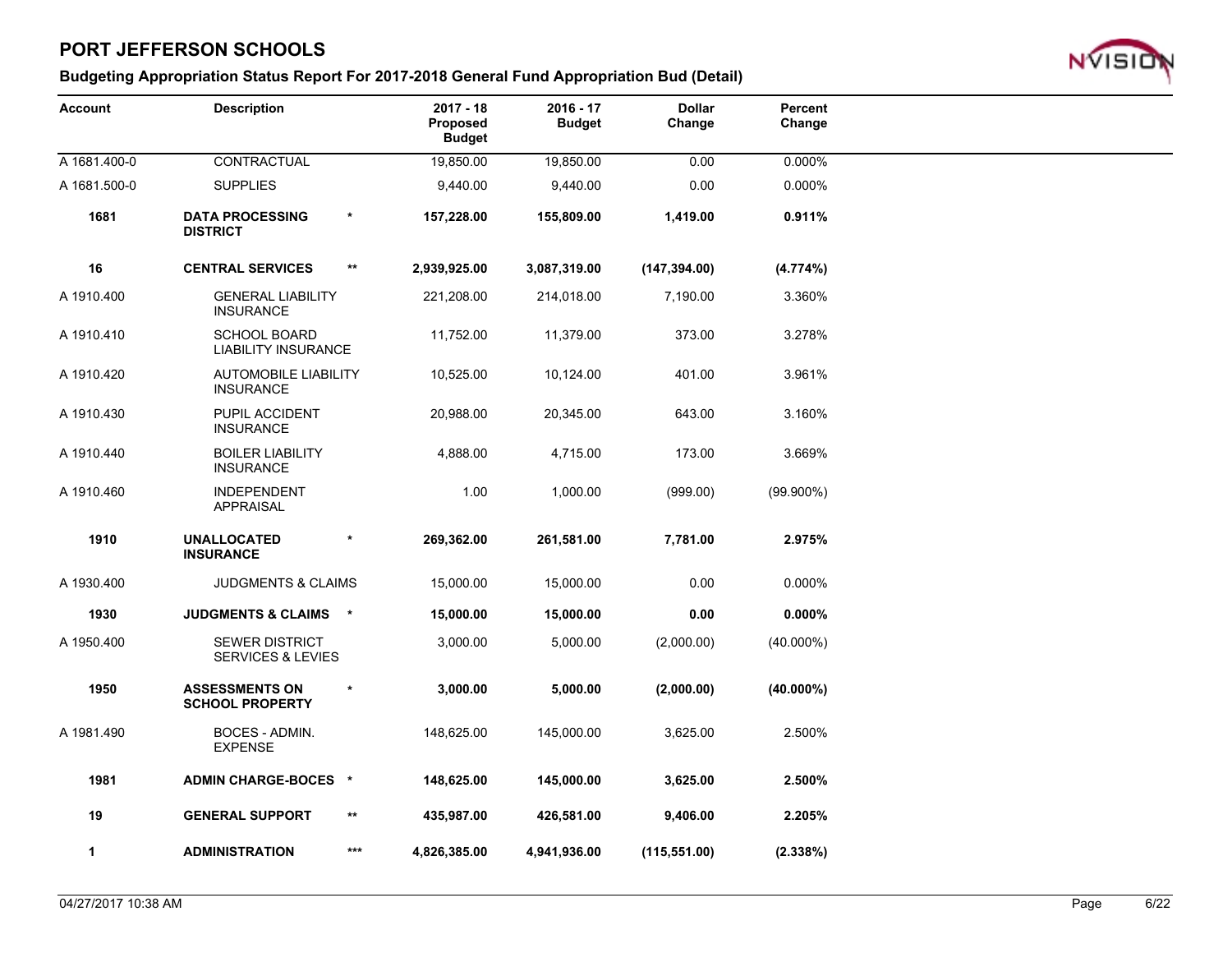

| <b>Account</b> | <b>Description</b>                                       | $2017 - 18$<br>Proposed<br><b>Budget</b> | $2016 - 17$<br><b>Budget</b> | <b>Dollar</b><br>Change | Percent<br>Change |  |
|----------------|----------------------------------------------------------|------------------------------------------|------------------------------|-------------------------|-------------------|--|
| A 2010.140     | TEACHER-SUBSTITUTES<br><b>FOR CONFERENCES</b>            | 30,000.00                                | 30,000.00                    | 0.00                    | 0.000%            |  |
| A 2010.150     | <b>CURRICULUM DEVEL-</b><br><b>INSTR SALARIES</b>        | 159,688.00                               | 182,533.00                   | (22, 845.00)            | (12.516%)         |  |
| A 2010.164     | <b>CURRICULUM-NON</b><br><b>INSTR</b>                    | 48,514.00                                | 47,095.00                    | 1,419.00                | 3.013%            |  |
| A 2010.165     | <b>OVERTIME</b>                                          | 2,500.00                                 | 2,250.00                     | 250.00                  | 11.111%           |  |
| A 2010.170     | <b>CURRICULUM-</b><br><b>CONFERENCE SAL</b>              | 8,000.00                                 | 15,000.00                    | (7,000.00)              | (46.667%)         |  |
| A 2010.171     | <b>MENTORING</b>                                         | 10,000.00                                | 10,000.00                    | 0.00                    | 0.000%            |  |
| A 2010.400     | OTHER EXPENSE -<br><b>DISTRICT</b>                       | 14,500.00                                | 14,500.00                    | 0.00                    | 0.000%            |  |
| A 2010.401     | CURR.DVLPMNT-<br>CONFERENCE DAY REIM.                    | 5,500.00                                 | 5,500.00                     | 0.00                    | 0.000%            |  |
| A 2010.420     | SUPERINTENDENT'S DAY<br><b>CONFERENCES</b>               | 5,000.00                                 | 5,000.00                     | 0.00                    | 0.000%            |  |
| A 2010.430     | STAFF DEVELOPMENT                                        | 81,000.00                                | 84,750.00                    | (3,750.00)              | (4.425%)          |  |
| A 2010.440     | <b>CURRICULUM DVLPMNT</b>                                | 500.00                                   | 500.00                       | 0.00                    | 0.000%            |  |
| A 2010.490     | <b>BOCES</b>                                             | 166,689.00                               | 166,040.00                   | 649.00                  | 0.391%            |  |
| A 2010.500     | <b>SUPPLIES - DISTRICT</b>                               | 3,500.00                                 | 3,500.00                     | 0.00                    | 0.000%            |  |
| 2010           | CURR.<br>$\ast$<br><b>DEV./SUPERVISION</b>               | 535,391.00                               | 566,668.00                   | (31, 277.00)            | (5.519%)          |  |
| A 2020.150     | SUPERVISION -<br><b>INSTRUCTIONAL</b><br><b>SALARIES</b> | 865,502.00                               | 826,284.00                   | 39,218.00               | 4.746%            |  |
| A 2020.162-0   | <b>SUBSTITUTES</b>                                       | 6,500.00                                 | 6,500.00                     | 0.00                    | 0.000%            |  |
| A 2020.164     | SUPERVISION - NON<br><b>INSTRUCT SAL</b>                 | 459,085.00                               | 401,432.00                   | 57,653.00               | 14.362%           |  |
| A 2020.165-8   | <b>OVERTIME</b>                                          | 14,000.00                                | 14,250.00                    | (250.00)                | (1.754%)          |  |
| A 2020.200-7   | SUPERVISION -<br>EQUIPMENT - H.S.                        | 1,000.00                                 |                              | 1,000.00                | $<$ N/A $>$       |  |
| A 2020.400-1   | SUPERVISION - OTHER<br><b>EXPENSE - ELEM.</b>            | 9,980.00                                 | 9,767.00                     | 213.00                  | 2.181%            |  |
| A 2020.400-4   | SUPERVISION - OTHER<br>EXPENSE - M.S.                    | 1,360.00                                 | 1,530.00                     | (170.00)                | $(11.111\%)$      |  |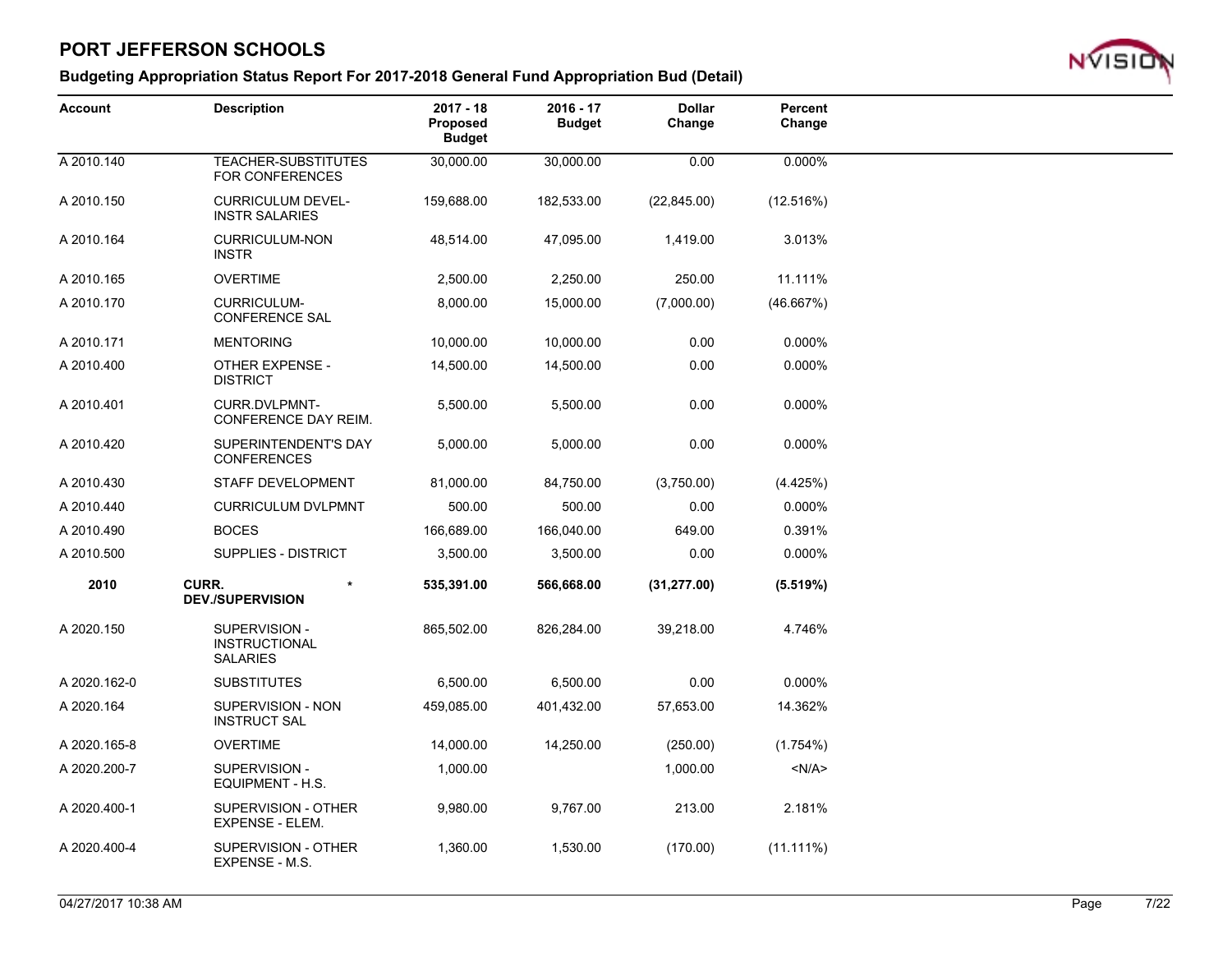

| Account      | <b>Description</b>                                    | $2017 - 18$<br>Proposed<br><b>Budget</b> | $2016 - 17$<br><b>Budget</b> | <b>Dollar</b><br>Change | Percent<br>Change |
|--------------|-------------------------------------------------------|------------------------------------------|------------------------------|-------------------------|-------------------|
| A 2020.400-7 | SUPERVISION - OTHER<br>EXPENSES - H.S.                | 6,934.94                                 | 5,135.00                     | 1,799.94                | 35.052%           |
| A 2020.500-1 | SUPERVISION -<br>SUPPLIES - ELEM.                     | 3,501.07                                 | 3,349.89                     | 151.18                  | 4.513%            |
| A 2020.500-4 | SUPERVISION -<br>SUPPLIES - M.S.                      | 4,000.00                                 | 3,679.00                     | 321.00                  | 8.725%            |
| A 2020.500-7 | SUPERVISION -<br>SUPPLIES - H.S.                      | 5,000.00                                 | 4,500.00                     | 500.00                  | 11.111%           |
| 2020         | <b>SUPER. REG. SCHOOL</b><br>$\star$                  | 1,376,863.01                             | 1,276,426.89                 | 100,436.12              | 7.869%            |
| 20           | <b>SUPERVISION REGULAR **</b><br><b>SCHOOL</b>        | 1,912,254.01                             | 1,843,094.89                 | 69,159.12               | 3.752%            |
| A 2110.100   | <b>PRE K - SALARIES -</b><br><b>INSTRUCTIONAL</b>     | 74,349.03                                | 71,142.00                    | 3,207.03                | 4.508%            |
| A 2110.110   | KINDERGARTEN -<br>SALARIES -<br><b>INSTRUCTIONAL</b>  | 457,661.00                               | 440,025.00                   | 17,636.00               | 4.008%            |
| A 2110.120   | <b>GRADE 1/6 - SALARIES -</b><br><b>INSTRUCTIONAL</b> | 4,065,215.18                             | 3,953,240.36                 | 111,974.82              | 2.832%            |
| A 2110.130   | GRADE 7/12 - SALARIES -<br><b>INSTRUCTIONAL</b>       | 5,389,199.80                             | 5,009,968.00                 | 379,231.80              | 7.570%            |
| A 2110.140   | SUBSTITUTE TEACHERS<br>- SALARIES                     | 250,000.00                               | 250,000.00                   | 0.00                    | 0.000%            |
| A 2110.152   | HOME TUTOR-SUPV.<br>DETENTION-SALARI                  | 40,000.00                                | 47,500.00                    | (7,500.00)              | (15.789%)         |
| A 2110.154   | <b>STAFF TRANSLATION</b><br><b>SERVICES</b>           | 7,500.00                                 |                              | 7,500.00                | $<$ N/A $>$       |
| A 2110.156   | <b>VAC/SICK PAY</b>                                   | 140,000.00                               | 139,000.00                   | 1,000.00                | 0.719%            |
| A 2110.156-0 | LANE & MID YR CHANGE                                  | 90,000.00                                | 90,000.00                    | 0.00                    | 0.000%            |
| A 2110.162-0 | <b>SUBSTITUTES</b>                                    | 30,000.00                                | 38,000.00                    | (8,000.00)              | (21.053%)         |
| A 2110.163   | <b>REG SCH - TEACHER</b><br>AIDE SAL                  | 272,126.00                               | 289,412.00                   | (17, 286.00)            | (5.973%)          |
| A 2110.165   | PARA OVERTIME<br><b>INSTRUCTIONAL</b>                 | 31,500.00                                | 31,500.00                    | 0.00                    | 0.000%            |
| A 2110.200-1 | <b>GENERAL - EQUIPMENT -</b><br>ELEM                  | 6,300.00                                 | 6,300.00                     | 0.00                    | 0.000%            |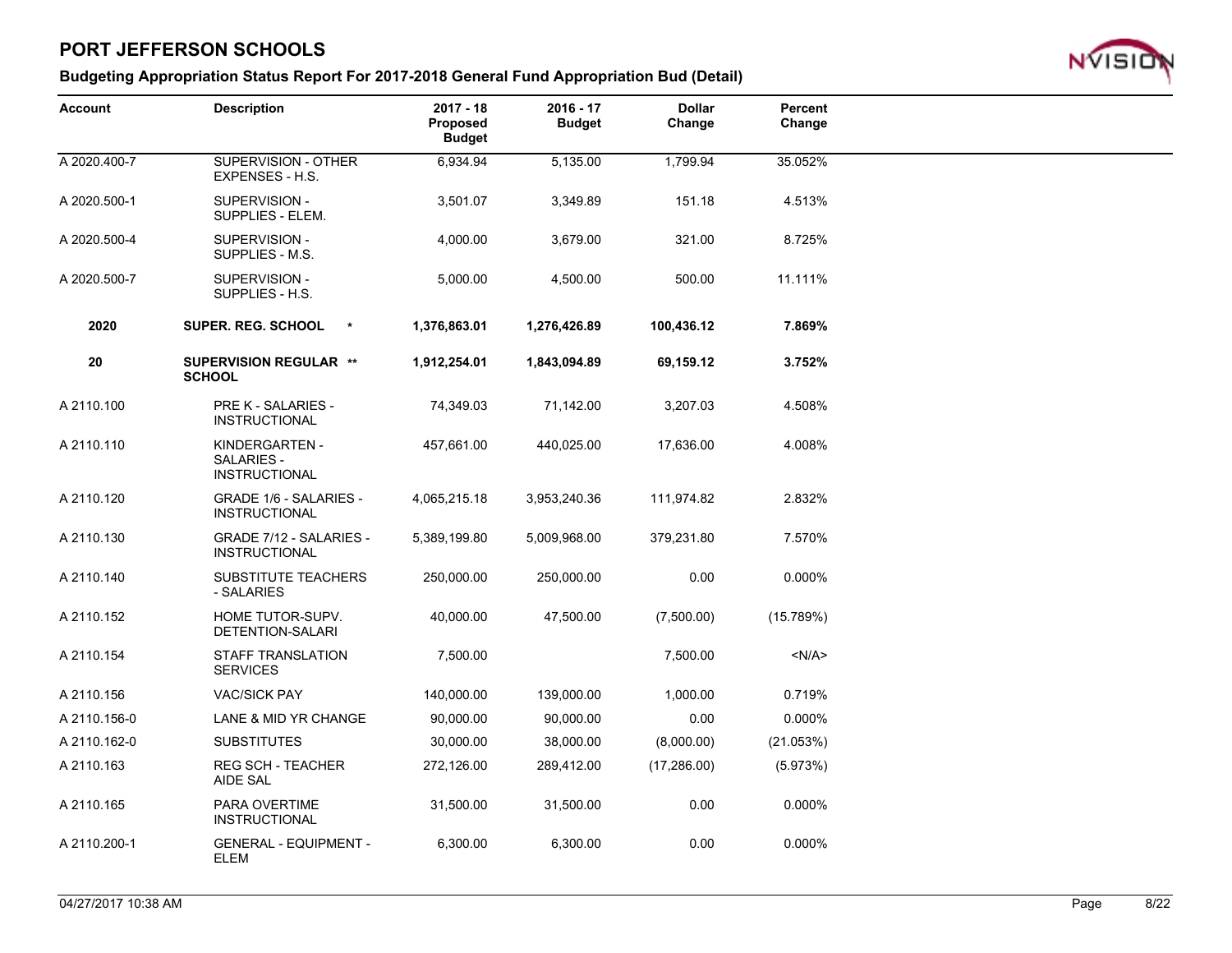

| <b>Account</b>      | <b>Description</b>                                | $2017 - 18$<br><b>Proposed</b><br><b>Budget</b> | $2016 - 17$<br><b>Budget</b> | <b>Dollar</b><br>Change | Percent<br>Change |      |      |
|---------------------|---------------------------------------------------|-------------------------------------------------|------------------------------|-------------------------|-------------------|------|------|
| A 2110.200-4        | <b>GENERAL - EQUIPMENT -</b><br>M.S.              | 4,500.00                                        | 4,500.00                     | 0.00                    | 0.000%            |      |      |
| A 2110.200-7        | <b>GENERAL - EQUIPMENT -</b><br>H.S.              | 4,500.00                                        | 12,200.00                    | (7,700.00)              | (63.115%)         |      |      |
| A 2110.200-7-1600   | <b>INDUSTRIAL ARTS -</b><br><b>EQUIPMENT - HS</b> | 4,841.92                                        | 4,848.06                     | (6.14)                  | (0.127%)          |      |      |
| A 2110.200-7-6000   | MATH - EQUIPMENT - HS                             | 7,700.00                                        | 6,336.70                     | 1,363.30                | 21.514%           |      |      |
| A 2110.400-1-0010   | PRE K - CONTRACTUAL -<br><b>ELEM</b>              | 329.34                                          | 329.34                       | 0.00                    | 0.000%            |      |      |
| A 2110.400-1-0100   | KINDERGARTEN -<br>CONTRACTUAL - ELEM              | 462.00                                          | 462.00                       | 0.00                    | 0.000%            |      |      |
| A 2110.400-1-1000   | 1ST GRADE -<br>CONTRACTUAL - ELEM                 | 490.88                                          | 435.60                       | 55.28                   | 12.691%           |      |      |
| A 2110.400-1-1300   | MUSIC - CONTRACTUAL -<br><b>ELEM</b>              | 15,455.00                                       | 15,455.00                    | 0.00                    | 0.000%            |      |      |
| A 2110.400-1-2000   | 2ND GRADE -<br>CONTRACTUAL - ELEM                 | 549.12                                          | 490.05                       | 59.07                   | 12.054%           |      |      |
| A 2110.400-1-3000   | 3RD GRADE -<br>CONTRACTUAL - ELEM                 | 519.75                                          | 490.05                       | 29.70                   | 6.061%            |      |      |
| A 2110.400-1-4000   | 4TH GRADE -<br>CONTRACTUAL - ELEM                 | 2,002.77                                        | 1,923.57                     | 79.20                   | 4.117%            |      |      |
| A 2110.400-1-5000   | 5TH GRADE -<br>CONTRACTUAL - ELEM                 | 2,031.43                                        | 1,884.25                     | 147.18                  | 7.811%            |      |      |
| A 2110.400-4-0000   | <b>GENERAL -</b><br>CONTRACTUAL - MS              | 5,160.72                                        | 4,813.50                     | 347.22                  | 7.213%            |      |      |
| A 2110.400-4-1100   | FOREIGN LANGUAGE -<br>CONTRACTUAL - MS            | 180.00                                          | 210.00                       | (30.00)                 | (14.286%)         |      |      |
| A 2110.400-4-1300   | MUSIC - CONTRACTUAL -<br>МS                       | 11,280.00                                       | 11,280.00                    | 0.00                    | 0.000%            |      |      |
| A 2110.400-4-1400   | ART CONTRACTUAL MS                                | 115.00                                          | 105.00                       | 10.00                   | 9.524%            |      |      |
| A 2110.400-4-6000   | MATH - CONTRACTUAL -<br>МS                        | 1,159.95                                        | 1,210.95                     | (51.00)                 | (4.212%)          |      |      |
| A 2110.400-4-7000   | <b>ENGLISH -</b><br>CONTRACTUAL - MS              | 786.17                                          | 795.97                       | (9.80)                  | (1.231%)          |      |      |
| A 2110.400-4-8000   | SOCIAL STUDIES -<br>CONTRACTUAL - MS              | 1,142.45                                        | 976.00                       | 166.45                  | 17.054%           |      |      |
| A 2110.400-7-0000   | <b>GENERAL - OTHER</b>                            | 13,000.00                                       | 13,000.00                    | 0.00                    | 0.000%            |      |      |
| 04/27/2017 10:38 AM |                                                   |                                                 |                              |                         |                   | Page | 9/22 |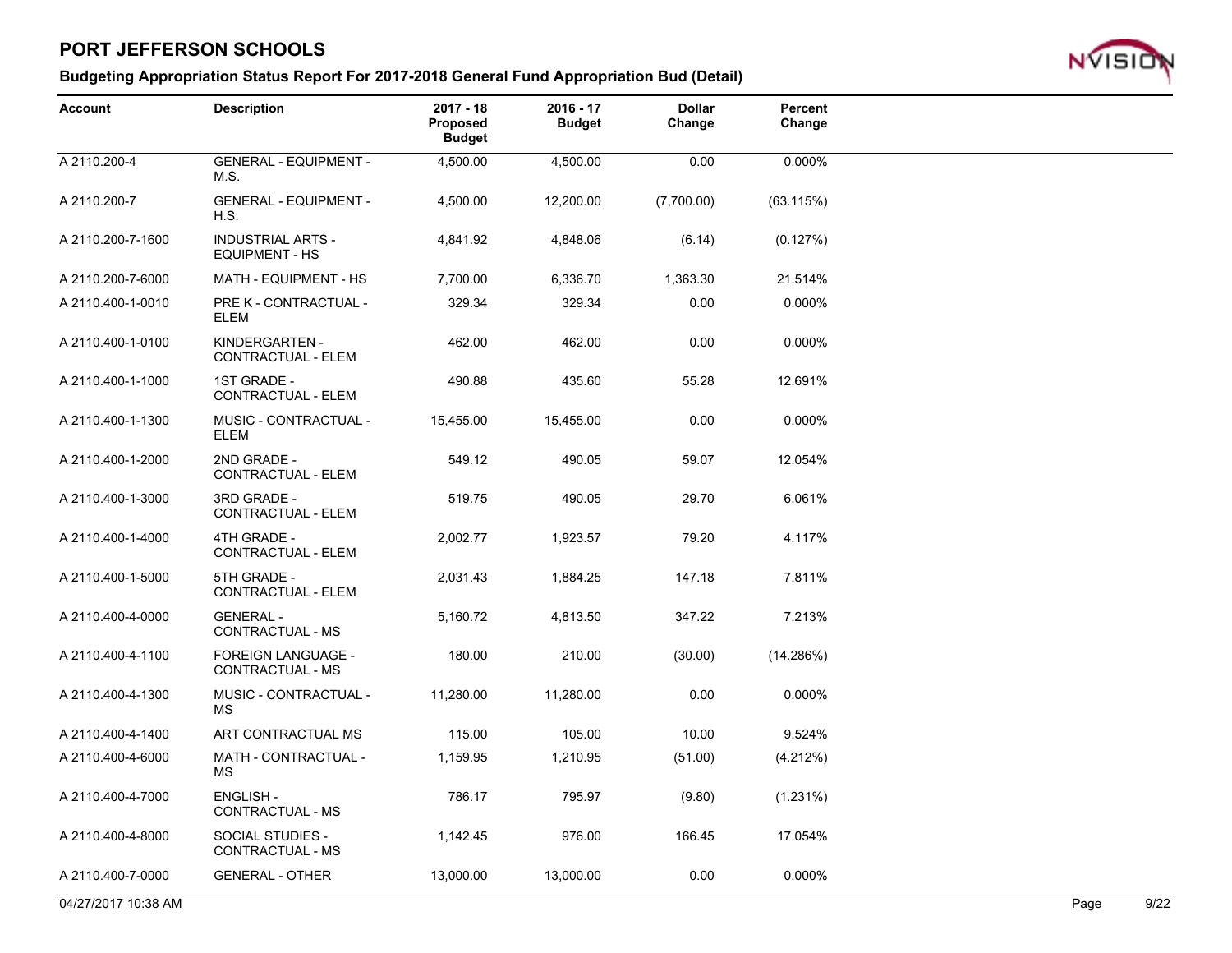

| Account           | <b>Description</b>                                 | $2017 - 18$<br>Proposed<br><b>Budget</b> | $2016 - 17$<br><b>Budget</b> | <b>Dollar</b><br>Change | Percent<br>Change |  |
|-------------------|----------------------------------------------------|------------------------------------------|------------------------------|-------------------------|-------------------|--|
|                   | <b>EXPENSE - HS</b>                                |                                          |                              |                         |                   |  |
| A 2110.400-7-1100 | <b>FOREIGN LANGUAGE -</b><br>CONTRACTUAL - HS      | 1,965.00                                 | 1,865.00                     | 100.00                  | 5.362%            |  |
| A 2110.400-7-1200 | PHYS ED/HEATLH -<br>CONTRACTUAL - HS               | 600.00                                   | 260.00                       | 340.00                  | 130.769%          |  |
| A 2110.400-7-1300 | MUSIC - CONTRACTUAL -<br><b>HS</b>                 | 29,805.00                                | 16,305.00                    | 13,500.00               | 82.797%           |  |
| A 2110.400-7-1400 | ART CONTRACTUAL HS                                 | 1,940.00                                 | 2,024.00                     | (84.00)                 | $(4.150\%)$       |  |
| A 2110.400-7-1600 | <b>INDUSTRIAL ARTS -</b><br>CONTRACTUAL - HS       | 2,000.00                                 | 2,000.00                     | 0.00                    | 0.000%            |  |
| A 2110.400-7-6000 | <b>MATH - CONTRACTUAL -</b><br>НS                  | 775.00                                   | 775.00                       | 0.00                    | 0.000%            |  |
| A 2110.400-7-7000 | <b>ENGLISH -</b><br>CONTRACTUAL - HS               | 1,635.56                                 | 1,557.00                     | 78.56                   | 5.046%            |  |
| A 2110.400-7-8000 | <b>SOCIAL STUDIES -</b><br><b>CONTRACTUAL - HS</b> | 650.00                                   | 575.00                       | 75.00                   | 13.043%           |  |
| A 2110.400-7-9000 | <b>SCIENCE -</b><br>CONTRACTUAL - HS               | 7,753.00                                 | 6,993.00                     | 760.00                  | 10.868%           |  |
| A 2110.450        | <b>TESTING</b>                                     | 93,000.00                                | 133,110.00                   | (40, 110.00)            | (30.133%)         |  |
| A 2110.457-1      | POSTAGE -<br><b>ELEMENTARY</b>                     | 2,799.96                                 | 2,839.95                     | (39.99)                 | $(1.408\%)$       |  |
| A 2110.457-4      | POSTAGE M.S.                                       | 3,550.00                                 | 3,630.00                     | (80.00)                 | (2.204%)          |  |
| A 2110.457-7      | POSTAGE - HS                                       | 10,329.00                                | 10,329.00                    | 0.00                    | 0.000%            |  |
| A 2110.470        | <b>TUTORS/TUITION TO</b><br>OTHER SCHOOLS          | 12,000.00                                | 12,000.00                    | 0.00                    | 0.000%            |  |
| A 2110.480-1      | <b>TEXTBOOKS -</b><br><b>ELEMENTARY</b>            | 25,000.00                                | 25,000.00                    | 0.00                    | 0.000%            |  |
| A 2110.480-1-0000 | TEXTBOOKS-GENERAL-<br><b>ELEM</b>                  | 4,529.15                                 | 2,644.54                     | 1,884.61                | 71.264%           |  |
| A 2110.480-1-0010 | <b>TEXTBOOKS - PRE K</b>                           | 790.56                                   | 508.20                       | 282.36                  | 55.561%           |  |
| A 2110.480-1-0100 | KINDERGARTEN -<br><b>TEXTBOOKS - ELEM</b>          | 2,128.35                                 | 1,177.60                     | 950.75                  | 80.736%           |  |
| A 2110.480-1-1000 | 1ST GRADE -<br><b>TEXTBOOKS - ELEM</b>             | 4,022.40                                 | 4,283.48                     | (261.08)                | (6.095%)          |  |
| A 2110.480-1-1300 | MUSIC - TEXTBOOKS -<br><b>ELEM</b>                 | 98.67                                    | 610.64                       | (511.97)                | (83.842%)         |  |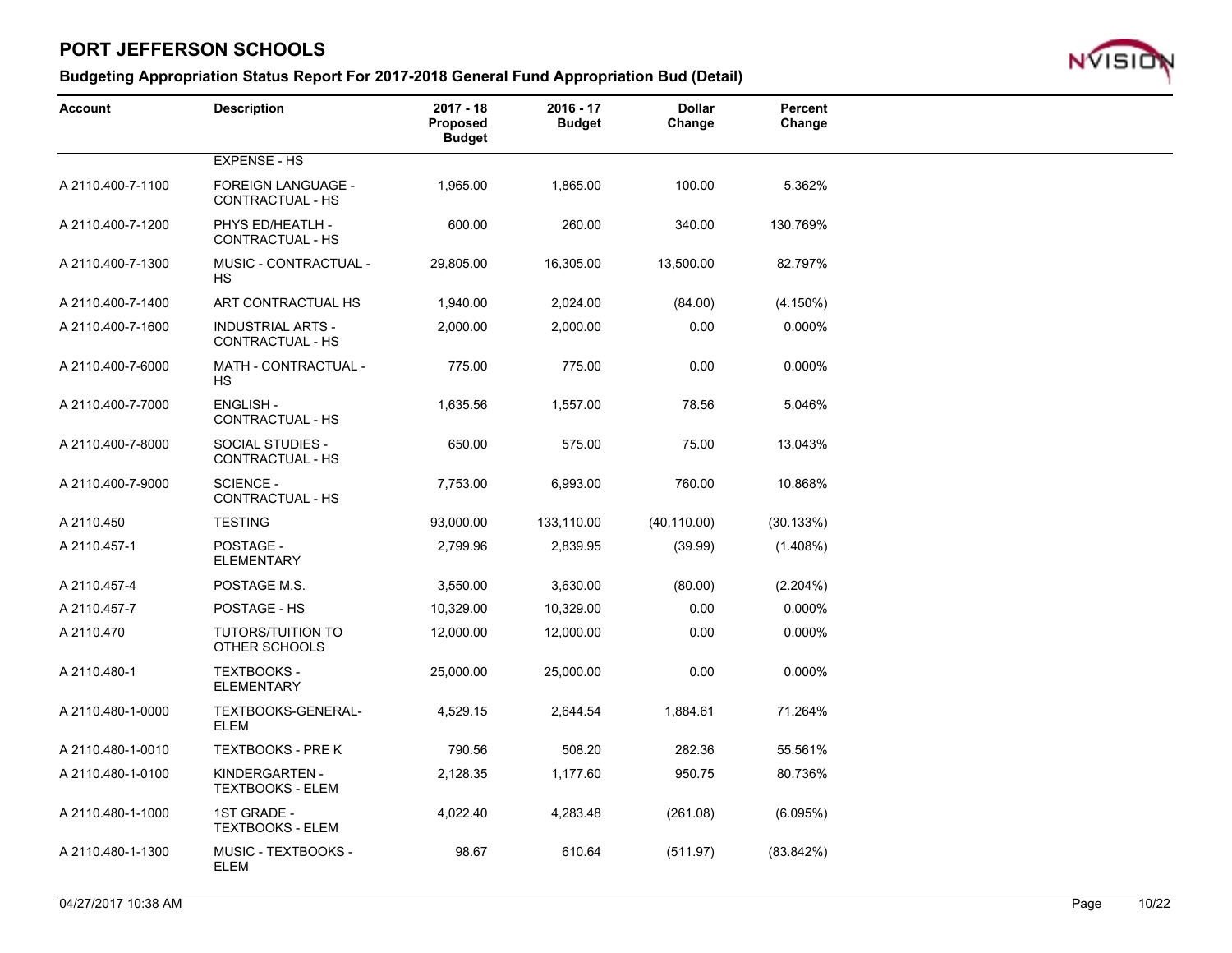

| <b>Account</b>    | <b>Description</b>                                       | $2017 - 18$<br><b>Proposed</b><br><b>Budget</b> | $2016 - 17$<br><b>Budget</b> | <b>Dollar</b><br>Change | Percent<br>Change |  |
|-------------------|----------------------------------------------------------|-------------------------------------------------|------------------------------|-------------------------|-------------------|--|
| A 2110.480-1-2000 | 2ND GRADE -<br><b>TEXTBOOKS - ELEM</b>                   | 1,641.31                                        | 3,080.55                     | (1,439.24)              | (46.720%)         |  |
| A 2110.480-1-3000 | 3RD GRADE -<br><b>TEXTBOOKS - ELEM</b>                   | 7,819.03                                        | 8,340.55                     | (521.52)                | (6.253%)          |  |
| A 2110.480-1-4000 | 4TH GRADE -<br><b>TEXTBOOKS - ELEM</b>                   | 4,380.12                                        | 5,834.34                     | (1,454.22)              | (24.925%)         |  |
| A 2110.480-1-5000 | 5TH GRADE -<br><b>TEXTBOOKS - ELEM</b>                   | 4,413.76                                        | 5,060.81                     | (647.05)                | (12.786%)         |  |
| A 2110.480-4      | <b>TEXTBOOKS - MS</b>                                    | 25,000.00                                       | 25,000.00                    | 0.00                    | 0.000%            |  |
| A 2110.480-4-1100 | FOREIGN LANGUAGE -<br><b>TEXTBOOKS - MS</b>              | 6,231.66                                        | 6,242.42                     | (10.76)                 | (0.172%)          |  |
| A 2110.480-4-1300 | MUSIC - TEXTBOOKS -<br>МS                                | 93.46                                           |                              | 93.46                   | < N/A >           |  |
| A 2110.480-4-6000 | MATH - TEXTBOOKS - MS                                    |                                                 | 1,800.00                     | (1,800.00)              | $(100.000\%)$     |  |
| A 2110.480-4-7000 | ENGLISH - TEXTBOOKS -<br>МS                              | 5,248.18                                        | 5,567.74                     | (319.56)                | (5.739%)          |  |
| A 2110.480-4-9000 | <b>SCIENCE - TEXTBOOKS -</b><br>MS.                      | 1,644.72                                        | 1,858.50                     | (213.78)                | (11.503%)         |  |
| A 2110.480-7      | <b>TEXTBOOKS - HS</b>                                    | 25,000.00                                       | 45,000.00                    | (20,000.00)             | $(44.444\%)$      |  |
| A 2110.480-7-0000 | <b>GENERAL - TEXTBOOKS -</b><br><b>HS</b>                | 11,885.73                                       | 20,722.51                    | (8,836.78)              | (42.643%)         |  |
| A 2110.480-7-1300 | MUSIC - TEXTBOOKS -<br>HS                                |                                                 | 171.60                       | (171.60)                | $(100.000\%)$     |  |
| A 2110.490-0      | <b>BOCES</b>                                             | 120,569.00                                      | 128,500.00                   | (7,931.00)              | (6.172%)          |  |
| A 2110.500-1-0000 | <b>INSTRUCTIONAL</b><br>SUPPLIES ELEM.<br><b>GENERAL</b> | 25,564.43                                       | 25,130.90                    | 433.53                  | 1.725%            |  |
| A 2110.500-1-0010 | PRE K SUPPLIES                                           | 308.91                                          | 367.03                       | (58.12)                 | (15.835%)         |  |
| A 2110.500-1-0100 | KINDERGARTEN -<br><b>SUPPLIES - ELEM</b>                 | 731.65                                          | 713.64                       | 18.01                   | 2.524%            |  |
| A 2110.500-1-1000 | 1ST GRADE - SUPPLIES -<br><b>ELEM</b>                    | 1,926.69                                        | 1,686.77                     | 239.92                  | 14.224%           |  |
| A 2110.500-1-1200 | PHYS ED/HEALTH -<br><b>SUPPLIES - ELEM</b>               | 2,203.93                                        | 2,251.11                     | (47.18)                 | (2.096%)          |  |
| A 2110.500-1-1300 | <b>MUSIC - SUPPLIES -</b><br><b>ELEM</b>                 | 734.95                                          | 861.56                       | (126.61)                | (14.695%)         |  |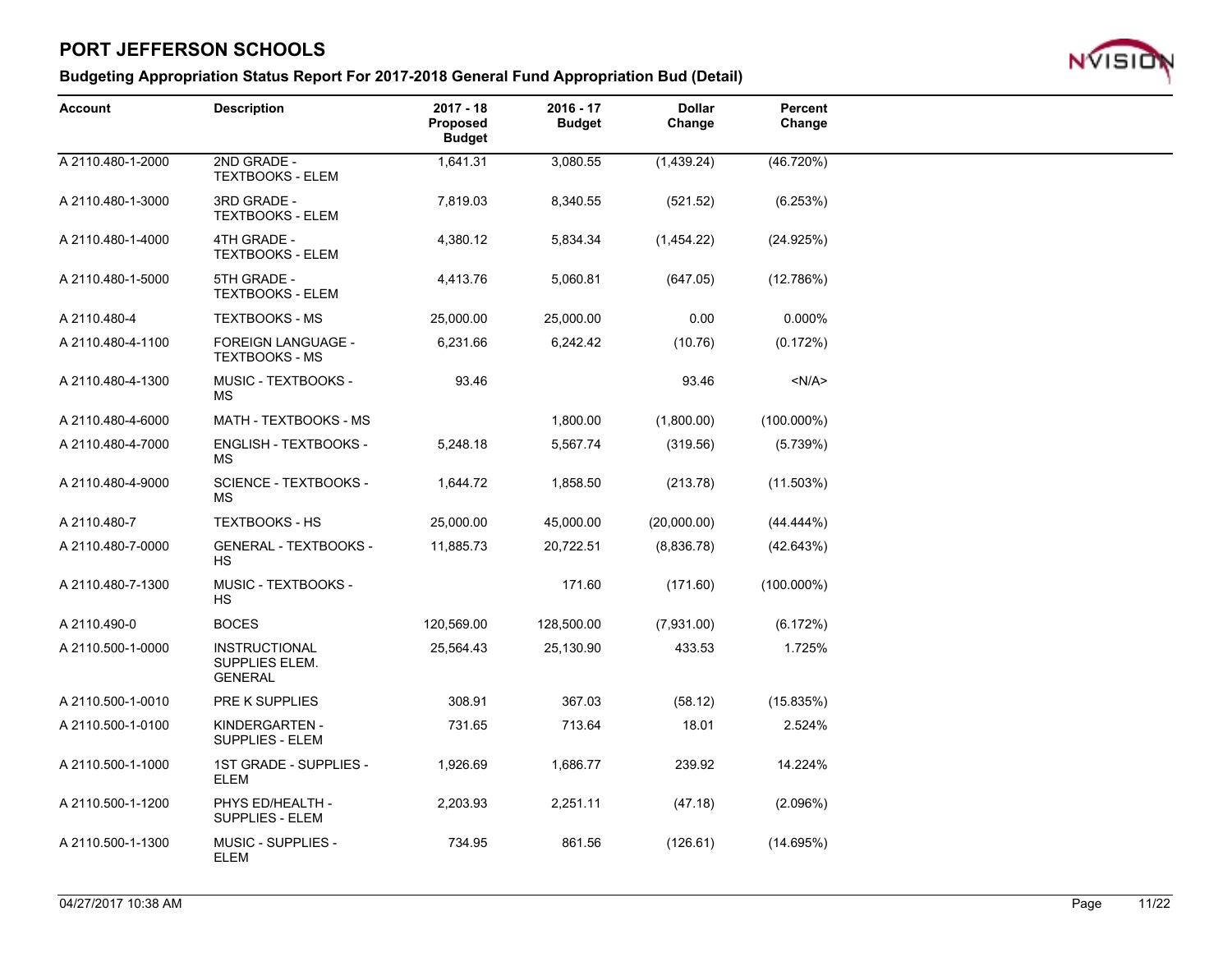### **Budgeting Appropriation Status Report For 2017-2018 General Fund Appropriation Bud (Detail)**



| Account           | <b>Description</b>                               | $2017 - 18$<br>Proposed<br><b>Budget</b> | 2016 - 17<br><b>Budget</b> | <b>Dollar</b><br>Change | Percent<br>Change |
|-------------------|--------------------------------------------------|------------------------------------------|----------------------------|-------------------------|-------------------|
| A 2110.500-1-1400 | <b>ART SUPPLIES ES</b>                           | 5,117.00                                 | 5,138.50                   | (21.50)                 | (0.418%)          |
| A 2110.500-1-2000 | 2ND GRADE - SUPPLIES -<br><b>ELEM</b>            | 1,568.19                                 | 2,025.88                   | (457.69)                | (22.592%)         |
| A 2110.500-1-3000 | 3RD GRADE - SUPPLIES -<br>ELEM                   | 1,984.48                                 | 859.92                     | 1,124.56                | 130.775%          |
| A 2110.500-1-4000 | 4TH GRADE - SUPPLIES -<br><b>ELEM</b>            | 699.83                                   | 607.96                     | 91.87                   | 15.111%           |
| A 2110.500-1-5000 | 5TH GRADE - SUPPLIES -<br><b>ELEM</b>            | 690.91                                   | 1,115.48                   | (424.57)                | (38.062%)         |
| A 2110.500-4-0000 | <b>GENERAL - SUPPLIES -</b><br><b>MS</b>         | 15,649.61                                | 12,896.01                  | 2,753.60                | 21.352%           |
| A 2110.500-4-1100 | <b>FOREGIN LANGUAGE -</b><br>SUPPLIES - MS       | 264.60                                   | 312.91                     | (48.31)                 | (15.439%)         |
| A 2110.500-4-1200 | PHYS ED/HEALTH -<br>SUPPLIES - MS                | 500.00                                   | 400.00                     | 100.00                  | 25.000%           |
| A 2110.500-4-1300 | MUSIC - SUPPLIES - MS                            |                                          | 333.63                     | (333.63)                | $(100.000\%)$     |
| A 2110.500-4-1400 | ART SUPPLIES MS                                  | 3,581.03                                 | 3,997.44                   | (416.41)                | (10.417%)         |
| A 2110.500-4-1600 | <b>INDUSTRIAL ARTS -</b><br><b>SUPPLIES - MS</b> | 5,006.83                                 | 5,009.94                   | (3.11)                  | (0.062%)          |
| A 2110.500-4-6000 | MATH - SUPPLIES - MS                             | 292.07                                   | 461.88                     | (169.81)                | (36.765%)         |
| A 2110.500-4-7000 | ENGLISH - SUPPLIES -<br>MS.                      | 661.25                                   | 1,870.56                   | (1,209.31)              | (64.650%)         |
| A 2110.500-4-8000 | SOCIAL STUDIES -<br>SUPPLIES - MS                | 590.25                                   | 478.25                     | 112.00                  | 23.419%           |
| A 2110.500-4-9000 | SCIENCE - SUPPLIES -<br>MS.                      | 2,255.10                                 | 2,079.55                   | 175.55                  | 8.442%            |
| A 2110.500-7      | <b>GENERAL - SUPPLIES -</b><br>H.S.              | 18,300.00                                |                            | 18,300.00               | < N/A >           |
| A 2110.500-7-0000 | <b>GENERAL - SUPPLIES -</b><br><b>HS</b>         |                                          | 14,700.00                  | (14,700.00)             | $(100.000\%)$     |
| A 2110.500-7-1100 | <b>FOREIGN LANGUAGE -</b><br>SUPPLIES - HS       | 3,027.24                                 | 1,428.08                   | 1,599.16                | 111.980%          |
| A 2110.500-7-1200 | PHYS ED/HEALTH -<br>SUPPLIES - HS                | 4,269.74                                 | 4,990.00                   | (720.26)                | (14.434%)         |
| A 2110.500-7-1300 | MUSIC - SUPPLIES - HS                            | 1,052.30                                 |                            | 1,052.30                | < N/A >           |
| A 2110.500-7-1400 | <b>ART SUPPLIES HS</b>                           | 8,642.37                                 | 9,408.58                   | (766.21)                | (8.144%)          |
|                   |                                                  |                                          |                            |                         |                   |

04/27/2017 10:38 AM Page 12/22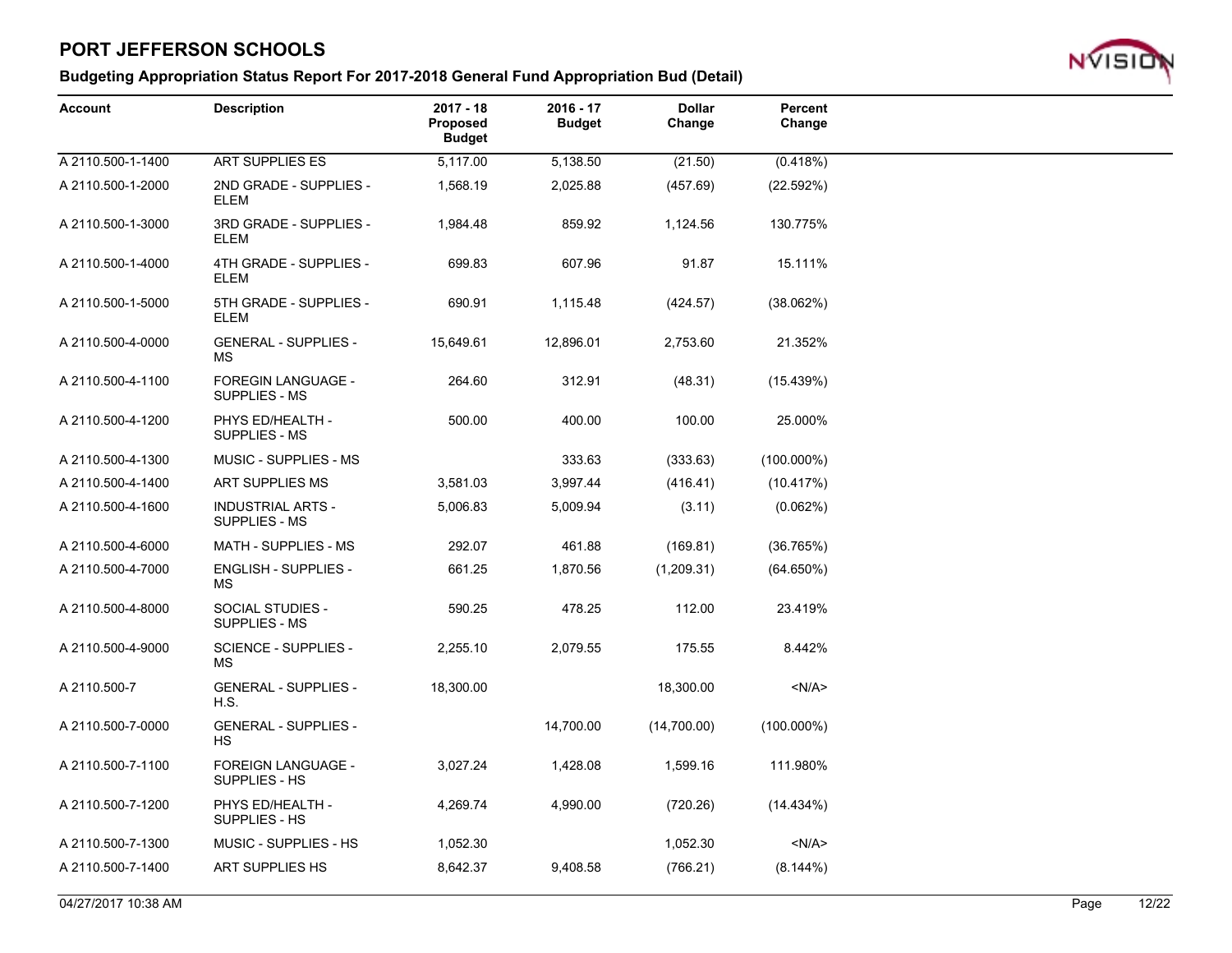

| <b>Account</b>    | <b>Description</b>                                     | $2017 - 18$<br>Proposed<br><b>Budget</b> | $2016 - 17$<br><b>Budget</b> | <b>Dollar</b><br>Change | Percent<br>Change |  |
|-------------------|--------------------------------------------------------|------------------------------------------|------------------------------|-------------------------|-------------------|--|
| A 2110.500-7-1600 | <b>INDUSTRIAL ARTS -</b><br>SUPPLIES - HS              | 9,313.21                                 | 10,215.33                    | (902.12)                | (8.831%)          |  |
| A 2110.500-7-6000 | MATH - SUPPLIES - HS                                   | 2,859.54                                 | 1,627.29                     | 1,232.25                | 75.724%           |  |
| A 2110.500-7-7000 | <b>ENGLISH - SUPPLIES -</b><br><b>HS</b>               | 865.84                                   | 588.67                       | 277.17                  | 47.084%           |  |
| A 2110.500-7-8000 | SOCIAL STUDIES -<br>SUPPLIES - HS                      | 76.00                                    | 500.00                       | (424.00)                | $(84.800\%)$      |  |
| A 2110.500-7-9000 | SCIENCE - SUPPLIES -<br>HS.                            | 11,622.82                                | 11,854.07                    | (231.25)                | (1.951%)          |  |
| 2110              | <b>REGULAR SCHOOL</b><br>$\pmb{\ast}$                  | 11,479,716.90                            | 11,057,410.77                | 422,306.13              | 3.819%            |  |
| A 2190.150-1      | <b>G&amp;T - INSTRUCTIONAL</b><br>SALARIES 1-6         | 16,199.00                                | 15,959.00                    | 240.00                  | 1.504%            |  |
| A 2190.400-1      | <b>G&amp;T - OTHER EXPENSE -</b><br>ELEM.              | 1,234.74                                 | 1,334.36                     | (99.62)                 | (7.466%)          |  |
| A 2190.400-4      | G&T - OTHER EXPENSE -<br>JR. HIGH                      | 4,000.00                                 | 3,945.00                     | 55.00                   | 1.394%            |  |
| A 2190.400-7      | <b>G&amp;T - OTHER EXPENSE -</b><br>H.S.               | 200.00                                   | 200.00                       | 0.00                    | 0.000%            |  |
| A 2190.492-0      | <b>BOCES</b>                                           | 35,459.60                                | 19,500.00                    | 15,959.60               | 81.844%           |  |
| A 2190.500-1      | <b>G&amp;T - SUPPLIES - ELEM</b>                       | 244.48                                   | 351.75                       | (107.27)                | (30.496%)         |  |
| A 2190.500-4      | G&T - SUPPLIES - JR.<br><b>HIGH</b>                    | 2,100.00                                 | 2,000.00                     | 100.00                  | 5.000%            |  |
| A 2190.500-7      | G&T - SUPPLIES - H.S.                                  | 4,525.00                                 | 5,435.00                     | (910.00)                | (16.743%)         |  |
| 2190              | <b>GIFTED &amp; TALENTED</b><br>$\pmb{\ast}$           | 63,962.82                                | 48,725.11                    | 15,237.71               | 31.273%           |  |
| 21                | <b>GENERAL INSTRUCTION **</b>                          | 11,543,679.72                            | 11,106,135.88                | 437,543.84              | 3.940%            |  |
| A 2250.120        | SPEC. ED. -<br><b>INSTRUCTIONAL</b><br>SALARIES 1-6    | 833,684.11                               | 796,074.00                   | 37,610.11               | 4.724%            |  |
| A 2250.130        | SPEC. ED. -<br><b>INSTRUCTIONAL</b><br>SALARIES 7-12   | 1,027,965.54                             | 870,922.00                   | 157,043.54              | 18.032%           |  |
| A 2250.150        | SPEC. ED. -<br><b>INSTRUCTIONAL</b><br><b>SALARIES</b> | 152,896.00                               | 151,130.00                   | 1,766.00                | 1.169%            |  |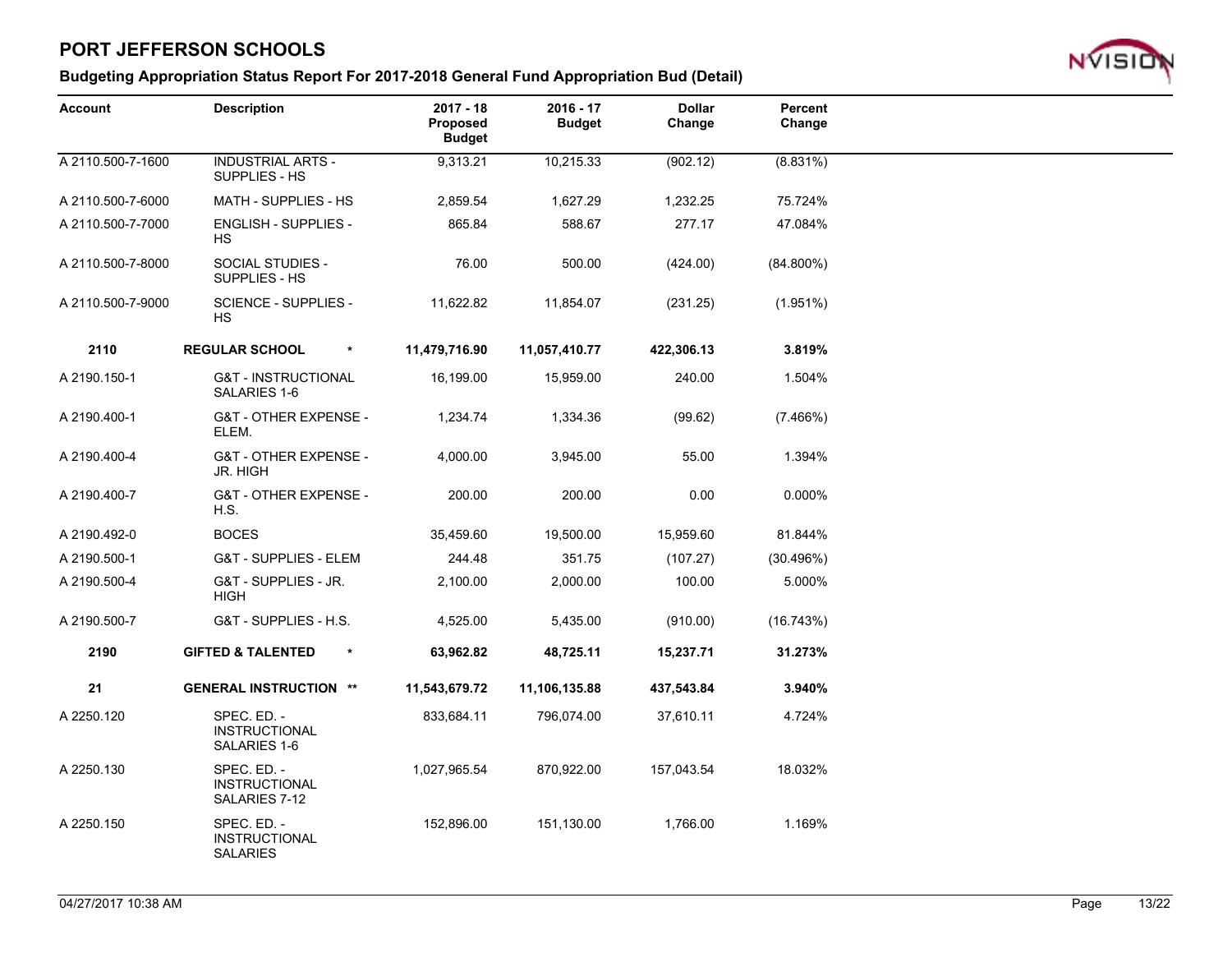

| Account      | <b>Description</b>                                           |              | $2017 - 18$<br>Proposed<br><b>Budget</b> | $2016 - 17$<br><b>Budget</b> | <b>Dollar</b><br>Change | Percent<br>Change |  |
|--------------|--------------------------------------------------------------|--------------|------------------------------------------|------------------------------|-------------------------|-------------------|--|
| A 2250.151-0 | SALARY - SUMMER<br><b>TESTING</b>                            |              | 8,000.00                                 | 8,000.00                     | 0.00                    | 0.000%            |  |
| A 2250.163   | SPEC ED - NON<br><b>INSTRUCT SAL</b>                         |              | 700,041.00                               | 668,389.00                   | 31,652.00               | 4.736%            |  |
| A 2250.164   | SPEC ED - NON<br><b>INSTRUCT SAL</b>                         |              | 64,600.00                                | 62,391.00                    | 2,209.00                | 3.541%            |  |
| A 2250.165   | PARA OVERTIME<br>SPECIAL EDUCATION                           |              | 36,000.00                                | 36,900.00                    | (900.00)                | (2.439%)          |  |
| A 2250.200   | SPEC. ED. - EQUIPMENT                                        |              | 8,000.00                                 | 8,000.00                     | 0.00                    | 0.000%            |  |
| A 2250.400   | SPEC. ED. -<br>CONTRACTUAL                                   |              | 414,667.00                               | 509,600.00                   | (94, 933.00)            | (18.629%)         |  |
| A 2250.410   | 504 COMPLIANCE                                               |              |                                          | 250.00                       | (250.00)                | $(100.000\%)$     |  |
| A 2250.446-8 | CONTRACTUAL<br>SERVICES NON-PUBLIC<br>S                      |              | 250,000.00                               | 273,300.00                   | (23,300.00)             | (8.525%)          |  |
| A 2250.470   | SPEC.ED.<br><b>TUTORS/TUITION TO</b><br>OTHER SCHOOLS        |              | 455,800.00                               | 539,000.00                   | (83, 200.00)            | (15.436%)         |  |
| A 2250.475   | SPECIAL ED - POSTAGE                                         |              | 3,700.00                                 | 3,700.00                     | 0.00                    | 0.000%            |  |
| A 2250.480-7 | SPEC. ED. - TEXTBOOKS<br>- H.S.                              |              | 2,000.00                                 | 2,000.00                     | 0.00                    | 0.000%            |  |
| A 2250.490-0 | <b>BOCES</b>                                                 |              | 870,000.00                               | 808,000.00                   | 62,000.00               | 7.673%            |  |
| A 2250.500   | SPEC. ED. - SUPPLIES                                         |              | 20,000.00                                | 20,000.00                    | 0.00                    | 0.000%            |  |
| 2250         | <b>HANDICAPPED</b><br><b>PROGRAM</b>                         | $\star$      | 4,847,353.65                             | 4,757,656.00                 | 89,697.65               | 1.885%            |  |
| A 2280.492   | OCC. ED. - BOCES                                             |              | 208,000.00                               | 208,000.00                   | 0.00                    | 0.000%            |  |
| 2280         | OCCUP. ED.                                                   | $\ast$       | 208,000.00                               | 208,000.00                   | 0.00                    | 0.000%            |  |
| ${\bf 22}$   | <b>SPECIAL SERVICES</b>                                      | $***$        | 5,055,353.65                             | 4,965,656.00                 | 89,697.65               | 1.806%            |  |
| A 2332.120   | K-5 SUMMER SCHOOL<br><b>INSTRUCTIONAL</b><br><b>SALARIES</b> |              | 12,000.00                                | 12,000.00                    | 0.00                    | 0.000%            |  |
| 2332         |                                                              | *            | 12,000.00                                | 12,000.00                    | 0.00                    | 0.000%            |  |
| 23           | <b>SUMMER PROGRAM</b>                                        | $\star\star$ | 12,000.00                                | 12,000.00                    | 0.00                    | 0.000%            |  |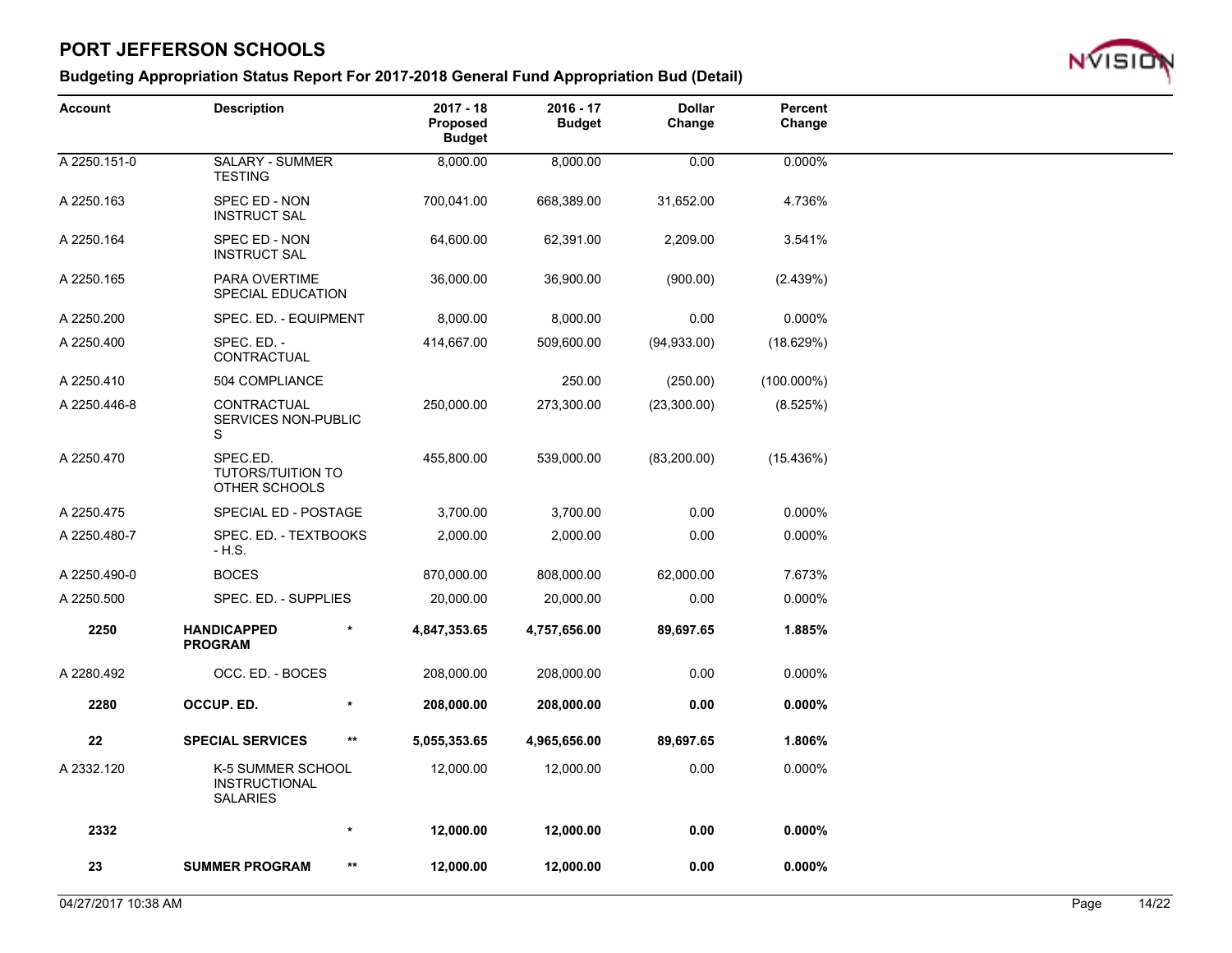

| <b>Account</b> | <b>Description</b>                                    | $2017 - 18$<br>Proposed<br><b>Budget</b> | $2016 - 17$<br><b>Budget</b> | <b>Dollar</b><br>Change | Percent<br>Change |  |
|----------------|-------------------------------------------------------|------------------------------------------|------------------------------|-------------------------|-------------------|--|
| A 2610.150     | <b>LIBRARY</b><br><b>INSTRUCTIONAL</b>                | 201,670.00                               | 193,182.00                   | 8,488.00                | 4.394%            |  |
| A 2610.163     | <b>LIBRARY - NON</b><br><b>INSTRUCT SAL</b>           | 32,064.00                                | 30,264.00                    | 1,800.00                | 5.948%            |  |
| A 2610.400-1   | LIBRARY -<br>CONTRACTUAL - ELEM                       | 9,700.00                                 | 9,700.00                     | 0.00                    | 0.000%            |  |
| A 2610.400-7   | LIBRARY -<br>CONTRACTUAL - H.S.                       | 11,699.20                                | 11,699.00                    | 0.20                    | 0.002%            |  |
| A 2610.490     | <b>SCHOOL LIBRARY &amp;</b><br><b>AUDIOVISUAL</b>     | 27,588.00                                | 31,731.00                    | (4, 143.00)             | (13.057%)         |  |
| A 2610.500-1   | LIBRARY - SUPPLIES -<br><b>ELEM</b>                   | 2,090.00                                 | 2,090.00                     | 0.00                    | 0.000%            |  |
| A 2610.500-7   | LIBRARY - SUPPLIES -<br>H.S.                          | 3,350.00                                 | 3,350.00                     | 0.00                    | 0.000%            |  |
| 2610           | <b>LIBRARY</b><br>$\star$                             | 288,161.20                               | 282,016.00                   | 6,145.20                | 2.179%            |  |
| A 2630.161     | <b>COMPUTER ASSIST</b><br><b>INSTR-NON</b>            | 124,431.00                               | 122,915.00                   | 1,516.00                | 1.233%            |  |
| A 2630.164     | <b>COMPUTER ASSIST-</b><br><b>SUPPORT SALARIES</b>    | 45,949.00                                | 44,581.00                    | 1,368.00                | 3.069%            |  |
| A 2630.220     | <b>COMPUTER HARDWARE</b><br><b>DISTRICT- AIDABLE</b>  | 164,839.00                               | 148,000.00                   | 16,839.00               | 11.378%           |  |
| A 2630.400     | <b>COMP ASSIST INSTR-</b><br><b>MICRO COMP REPAIR</b> | 83,100.00                                | 92,925.00                    | (9,825.00)              | (10.573%)         |  |
| A 2630.460     | <b>COMPUTER SOFTWARE-</b><br><b>DIST</b>              | 46,000.00                                | 46,000.00                    | 0.00                    | 0.000%            |  |
| A 2630.460-1   | <b>COMPUTER SOFTWARE -</b><br><b>ELEMENTARY</b>       | 22,534.00                                | 23,825.00                    | (1,291.00)              | (5.419%)          |  |
| A 2630.460-4   | SOFTWARE - MS                                         | 11,535.00                                | 16,825.00                    | (5,290.00)              | $(31.441\%)$      |  |
| A 2630.460-7   | <b>COMPUTER SOFTWARE -</b><br><b>HS</b>               | 19,454.00                                | 11,300.00                    | 8,154.00                | 72.159%           |  |
| A 2630.460-9   | SOFTWARE - PRIVATE<br><b>SCHOOL</b>                   | 2,000.00                                 | 2,000.00                     | 0.00                    | 0.000%            |  |
| A 2630.490     | <b>COMP ASSIST INSTR-</b><br>(514)                    | 295,053.00                               | 241,550.00                   | 53,503.00               | 22.150%           |  |
| A 2630.500-1   | <b>COMP ASSIST INSTR -</b><br><b>SUPPLIES - ELEM</b>  | 9,900.00                                 | 26,900.00                    | (17,000.00)             | (63.197%)         |  |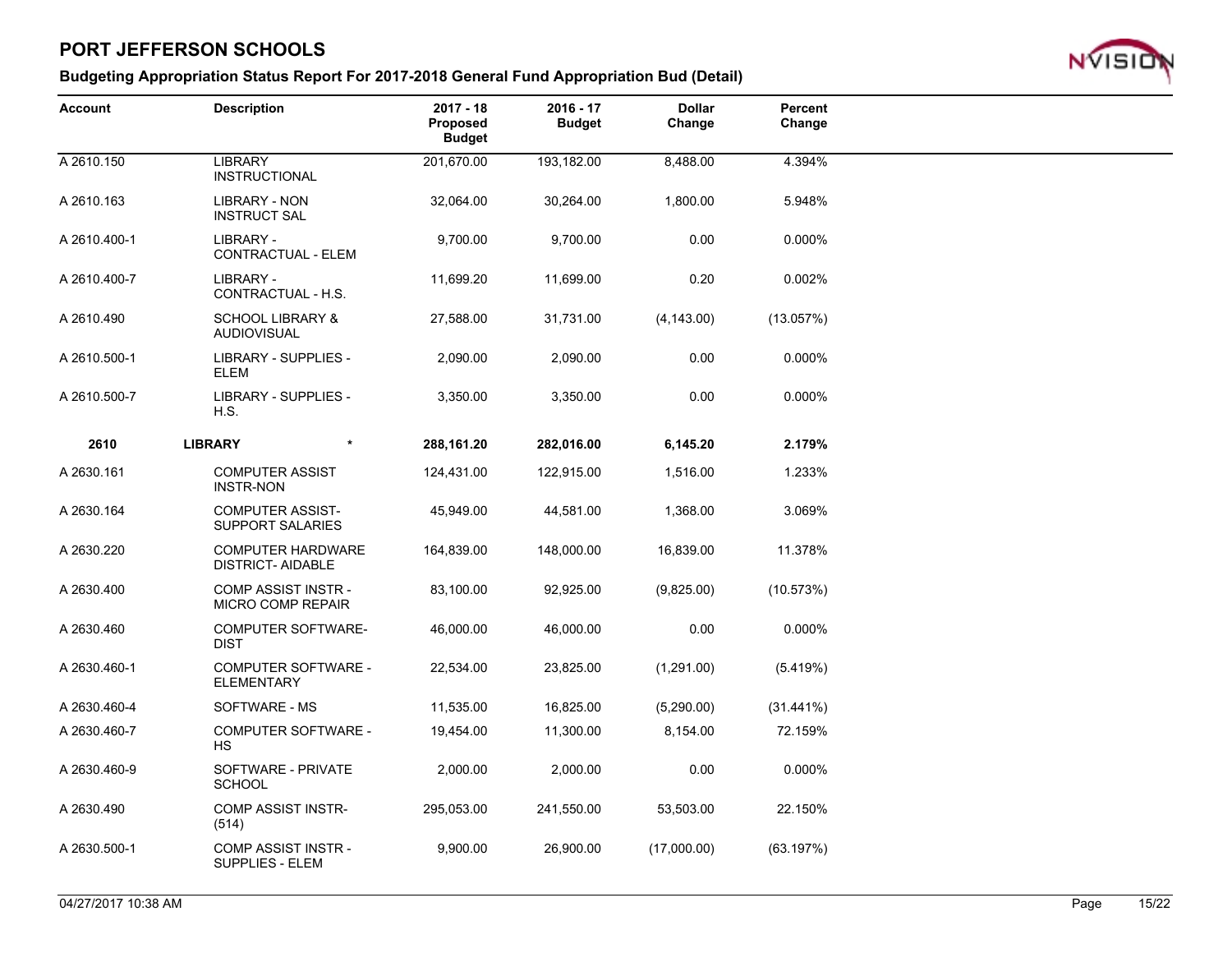

| <b>Account</b> | <b>Description</b>                                           | $2017 - 18$<br>Proposed<br><b>Budget</b> | 2016 - 17<br><b>Budget</b> | <b>Dollar</b><br>Change | Percent<br>Change |  |
|----------------|--------------------------------------------------------------|------------------------------------------|----------------------------|-------------------------|-------------------|--|
| A 2630.500-4   | <b>COMP ASSIST INSTR-</b><br>SUPPLIES - JR. HIGH             | 17,000.00                                | 11,280.00                  | 5,720.00                | 50.709%           |  |
| A 2630.500-7   | <b>COMP ASSIST INSTR-</b><br>SUPPLIES - H.S.                 | 7,880.00                                 | 11,400.00                  | (3,520.00)              | (30.877%)         |  |
| 2630           | <b>COMPUTER ASSISTED</b><br>$\star$<br><b>INSTRUCT.</b>      | 849,675.00                               | 799,501.00                 | 50,174.00               | 6.276%            |  |
| 26             | <b>INSTRUCTIONAL MEDIA **</b>                                | 1,137,836.20                             | 1,081,517.00               | 56,319.20               | 5.207%            |  |
| A 2810.150     | <b>GUIDANCE -</b><br><b>INSTRUCTIONAL</b><br><b>SALARIES</b> | 395,441.00                               | 446,787.00                 | (51,346.00)             | $(11.492\%)$      |  |
| A 2810.164     | <b>GUIDANCE - NON</b><br><b>INSTRUCT SAL</b>                 | 99,011.00                                | 85,243.00                  | 13,768.00               | 16.151%           |  |
| A 2810.400-1   | <b>GUIDANCE - OTHER</b><br><b>EXPENSE - ELEM</b>             | 1,255.32                                 | 1,394.69                   | (139.37)                | (9.993%)          |  |
| A 2810.400-4   | <b>GUIDANCE - OTHER</b><br>EXPENSE - JR. HIGH                | 750.00                                   | 750.00                     | 0.00                    | 0.000%            |  |
| A 2810.400-7   | <b>GUIDANCE - OTHER</b><br>EXPENSE - H.S.                    | 25,043.00                                | 17,492.50                  | 7,550.50                | 43.164%           |  |
| A 2810.500-1   | <b>GUIDANCE - SUPPLIES -</b><br><b>ELEM</b>                  | 481.42                                   | 579.04                     | (97.62)                 | (16.859%)         |  |
| A 2810.500-4   | <b>GUIDANCE - SUPPLIES -</b><br><b>JR. HIGH</b>              | 1,250.00                                 | 1,250.00                   | 0.00                    | 0.000%            |  |
| A 2810.500-7   | <b>GUIDANCE - SUPPLIES -</b><br>H.S.                         | 2,000.00                                 | 2,000.00                   | 0.00                    | 0.000%            |  |
| 2810           | <b>GUIDANCE</b><br>$\star$                                   | 525,231.74                               | 555,496.23                 | (30, 264.49)            | (5.448%)          |  |
| A 2815.160     | NURSES - NON-<br><b>INSTRUCTIONAL</b><br><b>SALARIES</b>     | 186,617.00                               | 180,374.00                 | 6,243.00                | 3.461%            |  |
| A 2815.200-7   | NURSES - EQUIPMENT -<br>H.S.                                 | 2,000.00                                 | 2,000.00                   | 0.00                    | 0.000%            |  |
| A 2815.400     | <b>NURSES - OTHER</b><br><b>EXPENSE - DISTRICT</b>           | 28,075.00                                | 22,175.00                  | 5,900.00                | 26.607%           |  |
| A 2815.470     | <b>HEALTH SERVICES</b><br>OTHER DISTRICTS                    | 47,000.00                                | 47,000.00                  | 0.00                    | 0.000%            |  |
| A 2815.500-1   | <b>NURSES - SUPPLIES -</b>                                   | 1,500.00                                 | 1,500.00                   | 0.00                    | 0.000%            |  |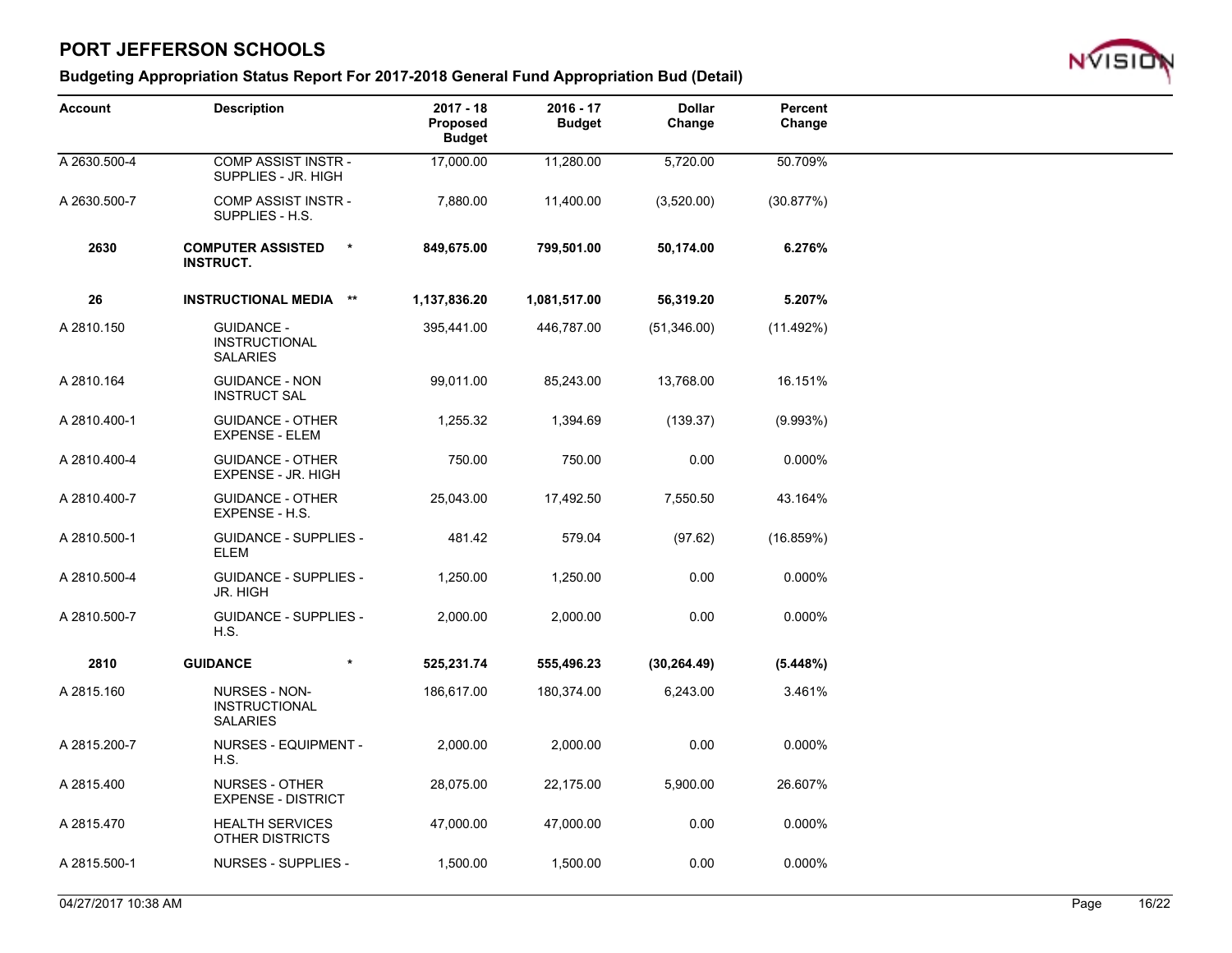

| <b>Account</b>    | <b>Description</b>                                                | $2017 - 18$<br>Proposed<br><b>Budget</b> | $2016 - 17$<br><b>Budget</b> | <b>Dollar</b><br>Change | Percent<br>Change |  |
|-------------------|-------------------------------------------------------------------|------------------------------------------|------------------------------|-------------------------|-------------------|--|
|                   | <b>ELEM</b>                                                       |                                          |                              |                         |                   |  |
| A 2815.500-7      | <b>NURSES - SUPPLIES -</b><br>H.S.                                | 1,500.00                                 | 1,500.00                     | 0.00                    | 0.000%            |  |
| A 2815.500-9      | NURSES - SUPPLIES -<br><b>OLOW</b>                                | 1,500.00                                 | 1,500.00                     | 0.00                    | 0.000%            |  |
| 2815              | <b>HEALTH SERVICES</b><br>$\pmb{\ast}$                            | 268,192.00                               | 256,049.00                   | 12,143.00               | 4.742%            |  |
| A 2820.150        | <b>PSYCHOLOGICAL</b><br><b>SERVICES - SALARIES</b>                | 217,498.60                               | 181,844.00                   | 35,654.60               | 19.607%           |  |
| A 2820.500        | <b>PSYCHOLOGICAL</b><br><b>SERVICES - SUPPLIES</b>                | 2,500.00                                 | 1,500.00                     | 1,000.00                | 66.667%           |  |
| 2820              | <b>PSYCHOLOGY SERVICES *</b>                                      | 219,998.60                               | 183,344.00                   | 36,654.60               | 19.992%           |  |
| A 2821.150        | DRUG FREE SCHOOLS<br>COUSELO                                      | 51,267.75                                | 50,170.00                    | 1,097.75                | 2.188%            |  |
| 2821              | $\star$                                                           | 51,267.75                                | 50,170.00                    | 1,097.75                | 2.188%            |  |
| A 2825.150        | SOCIAL WORK SALARY                                                | 51,267.75                                | 50,170.00                    | 1,097.75                | 2.188%            |  |
| A 2825.500        | SOCIAL WORK -<br><b>SUPPLIES</b>                                  | 250.00                                   | 250.00                       | 0.00                    | 0.000%            |  |
| 2825              | <b>SOCIAL WORK SRVC-</b><br>$\star$<br><b>REG SCHOOL</b>          | 51,517.75                                | 50,420.00                    | 1,097.75                | 2.177%            |  |
| A 2850.150        | <b>CO-CURRICULAR -</b><br><b>INSTRUCTIONAL</b><br><b>SALARIES</b> | 176,631.00                               | 174,109.00                   | 2,522.00                | 1.449%            |  |
| A 2850.150-1      | <b>INTRAMURALS</b>                                                | 16,500.00                                | 16,500.00                    | 0.00                    | 0.000%            |  |
| A 2850.170-1      | <b>CO-CURRICULAR -</b><br><b>CHAPERONES - ELEM</b>                | 4,000.00                                 | 4,000.00                     | 0.00                    | 0.000%            |  |
| A 2850.170-1-1300 | <b>CHAPERONES - ELEM</b><br><b>MUSIC</b>                          | 4,000.00                                 | 4,000.00                     | 0.00                    | 0.000%            |  |
| A 2850.170-4      | CO-CURRICULAR -<br>CHAPERONES - JR. HIGH                          | 20,000.00                                | 18,000.00                    | 2,000.00                | 11.111%           |  |
| A 2850.170-4-1300 | <b>CHAPERONES - MS</b><br><b>MUSIC</b>                            | 5,000.00                                 | 5,000.00                     | 0.00                    | 0.000%            |  |
| A 2850.170-7      | CO-CURRICULAR -<br>CHAPERONES - H.S.                              | 25,000.00                                | 25,000.00                    | 0.00                    | 0.000%            |  |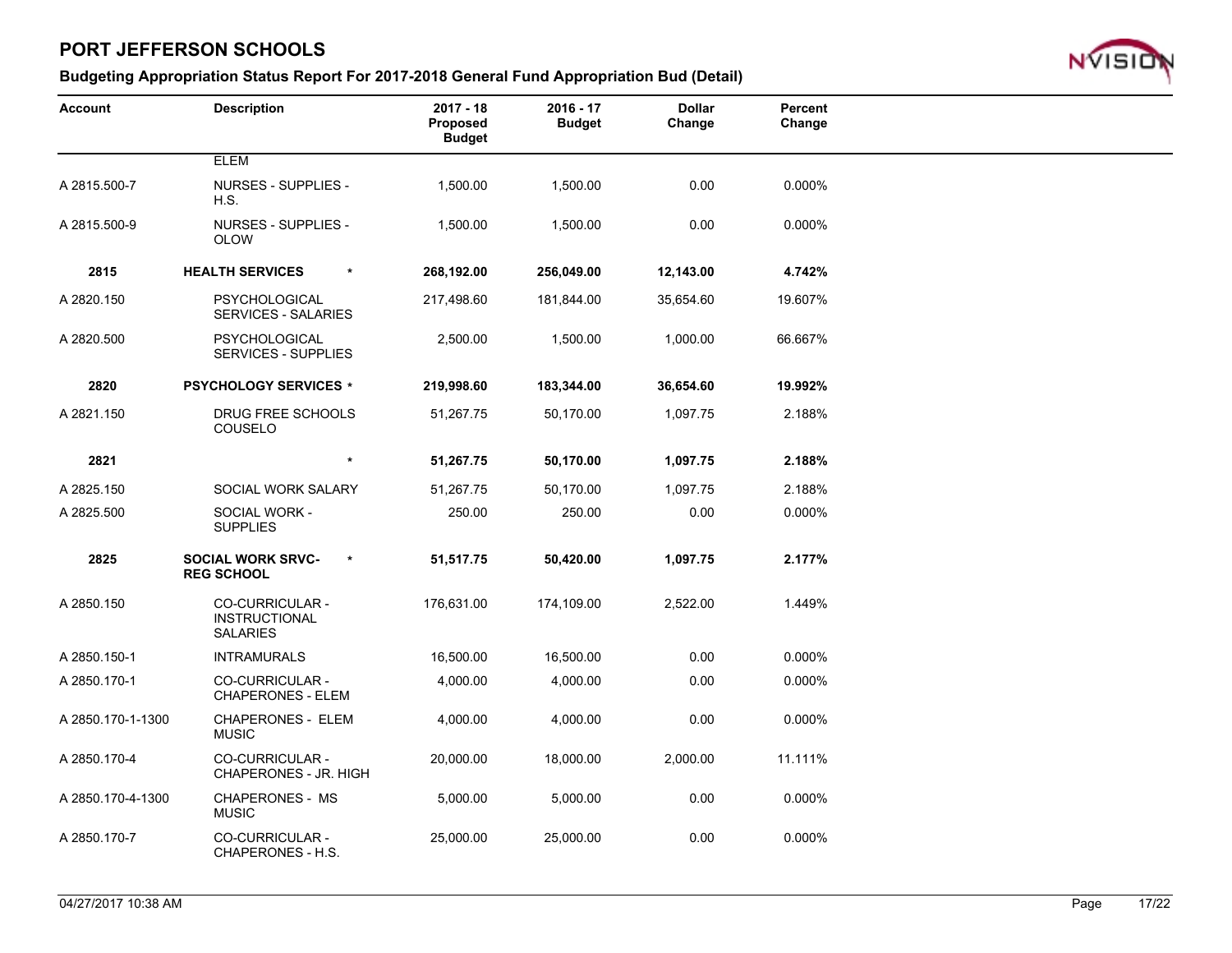

| <b>Account</b>    | <b>Description</b>                                           | $2017 - 18$<br>Proposed<br><b>Budget</b> | 2016 - 17<br><b>Budget</b> | <b>Dollar</b><br>Change | Percent<br>Change |  |
|-------------------|--------------------------------------------------------------|------------------------------------------|----------------------------|-------------------------|-------------------|--|
| A 2850.170-7-1300 | <b>CHAPERONES - HS</b><br><b>MUSIC</b>                       | 5,000.00                                 | 5,000.00                   | 0.00                    | 0.000%            |  |
| A 2850.400-1      | CO-CURRICULAR -<br>OTHER EXPENSE - ELEM                      | 500.00                                   | 500.00                     | 0.00                    | 0.000%            |  |
| A 2850.400-4      | <b>CO-CURRICULAR -</b><br>OTHER EXPENSE - JR.<br><b>HIGH</b> | 1,200.00                                 | 1,200.00                   | 0.00                    | 0.000%            |  |
| A 2850.400-7      | CO-CURRICULAR -<br>OTHER EXPENSE - H.S.                      | 10,150.00                                | 10,750.00                  | (600.00)                | (5.581%)          |  |
| A 2850.400-9      | <b>DRIVER'S ED</b><br><b>EXPENDITURES</b>                    | 25,000.00                                | 25,000.00                  | 0.00                    | 0.000%            |  |
| A 2850.500-1      | CO-CURRICULAR -<br><b>SUPPLIES ELEM</b>                      | 500.00                                   | 500.00                     | 0.00                    | 0.000%            |  |
| A 2850.500-4      | <b>COCURRICULAR</b><br>SUPPLIES-M.S.                         | 1,400.00                                 | 1,100.00                   | 300.00                  | 27.273%           |  |
| A 2850.500-7      | CO-CURRICULAR -<br>SUPPLIES - H.S.                           | 3,850.00                                 | 3,140.00                   | 710.00                  | 22.611%           |  |
| 2850              | <b>COCURRICULAR</b><br>$\star$<br><b>ACTIVITIES</b>          | 298,731.00                               | 293,799.00                 | 4,932.00                | 1.679%            |  |
| A 2855.150        | <b>INTERSCH ATHLETICS -</b><br><b>INSTR SALARIES</b>         | 69,824.00                                | 71,438.00                  | (1,614.00)              | (2.259%)          |  |
| A 2855.150-4      | SALARY - MIDDLE<br><b>SCHOOL</b>                             | 86,979.00                                | 81,087.00                  | 5,892.00                | 7.266%            |  |
| A 2855.150-7      | SALARY - HIGH SCHOOL                                         | 333,019.00                               | 328,105.00                 | 4,914.00                | 1.498%            |  |
| A 2855.150-8      | AFTER SEASON &<br><b>TOURNAMENT</b>                          | 15,000.00                                | 15,000.00                  | 0.00                    | 0.000%            |  |
| A 2855.164        | <b>INTERSCH ATHLETICS -</b><br>NON INSTRUCT SAL              | 45,777.00                                | 44,213.00                  | 1,564.00                | 3.537%            |  |
| A 2855.166-0      | ATHLETIC TRAINER                                             | 42,000.00                                | 42,840.00                  | (840.00)                | $(1.961\%)$       |  |
| A 2855.170        | <b>INTERSCH ATHLETICS -</b><br><b>CHAPERONING</b>            | 62,000.00                                | 62,100.00                  | (100.00)                | $(0.161\%)$       |  |
| A 2855.200        | <b>INTERSCH ATHLETICS -</b><br><b>EQUIPMENT</b>              | 22,200.00                                | 22,200.00                  | 0.00                    | 0.000%            |  |
| A 2855.400        | <b>INTERSCH ATHLETICS -</b><br><b>OTHER EXPENSE</b>          | 54,004.00                                | 52,904.00                  | 1,100.00                | 2.079%            |  |
| A 2855.401-0      | <b>OFFICIALS</b>                                             | 77,050.00                                | 76,200.00                  | 850.00                  | 1.115%            |  |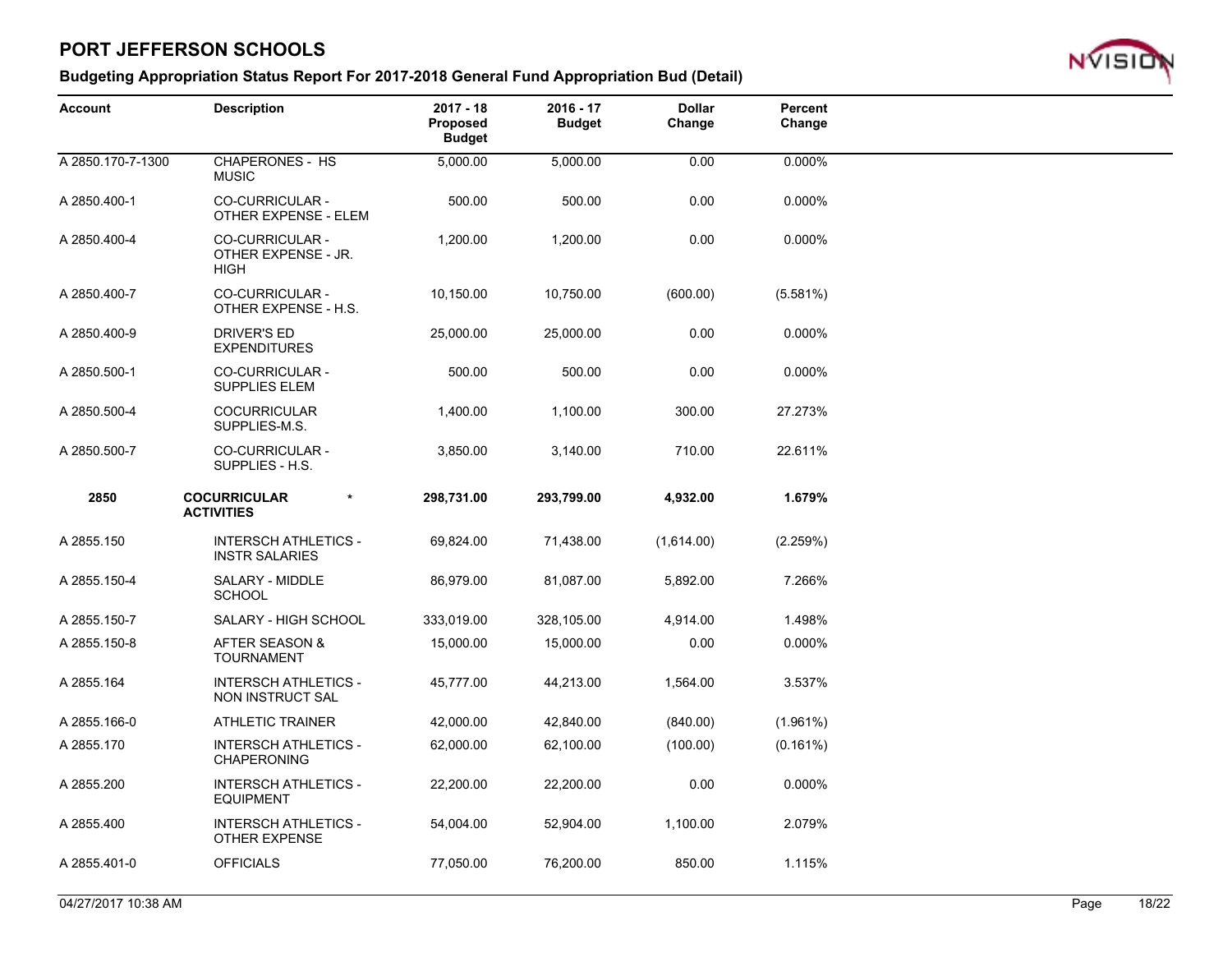

| <b>Account</b>      | <b>Description</b>                                                | $2017 - 18$<br><b>Proposed</b><br><b>Budget</b> | $2016 - 17$<br><b>Budget</b> | <b>Dollar</b><br>Change | Percent<br>Change |      |       |
|---------------------|-------------------------------------------------------------------|-------------------------------------------------|------------------------------|-------------------------|-------------------|------|-------|
| A 2855.402-0        | <b>SECTION XI FEES</b>                                            | 17,510.00                                       | 17,510.00                    | 0.00                    | 0.000%            |      |       |
| A 2855.403          | <b>HOMECOMING</b>                                                 | 300.00                                          | 300.00                       | 0.00                    | 0.000%            |      |       |
| A 2855.500          | <b>INTERSCH ATHLETICS -</b><br><b>SUPPLIES</b>                    | 17,500.00                                       | 18,000.00                    | (500.00)                | (2.778%)          |      |       |
| A 2855.560-0        | <b>UNIFORMS</b>                                                   | 13,500.00                                       | 13,500.00                    | 0.00                    | 0.000%            |      |       |
| 2855                | <b>INTERSCHOLASTIC ACT. *</b>                                     | 856,663.00                                      | 845,397.00                   | 11,266.00               | 1.333%            |      |       |
| 28                  | <b>PUPIL SERVICES</b>                                             | $***$<br>2,271,601.84                           | 2,234,675.23                 | 36,926.61               | 1.652%            |      |       |
| $\mathbf{2}$        | <b>INSTRUCTION</b>                                                | $***$<br>21,932,725.42                          | 21,243,079.00                | 689,646.42              | 3.246%            |      |       |
| A 5510.150          | TRANSPORTATION -<br><b>SUPER SAL</b>                              | 40,092.00                                       | 34,618.00                    | 5,474.00                | 15.813%           |      |       |
| A 5510.164-0        | NONINSTRUCTIONAL                                                  | 38,805.00                                       | 36,590.00                    | 2,215.00                | 6.054%            |      |       |
| A 5510.165-8        | <b>NON-INSTR OVERTIME</b>                                         | 25,000.00                                       |                              | 25,000.00               | < N/A >           |      |       |
| A 5510.400          | <b>OTHER EXPENSE</b>                                              | 6,000.00                                        | 2,050.00                     | 3,950.00                | 192.683%          |      |       |
| A 5510.490          | <b>BUS DRIVER TRAINING</b>                                        | 500.00                                          | 513.00                       | (13.00)                 | (2.534%)          |      |       |
| A 5510.510          | SUPPLIES - OFFICE                                                 | 2,562.00                                        | 2,562.00                     | 0.00                    | 0.000%            |      |       |
| 5510                | D.O. TRANSPORTATION *                                             | 112,959.00                                      | 76,333.00                    | 36,626.00               | 47.982%           |      |       |
| A 5540.400          | <b>CONTRACT - REGULAR</b><br>DAY SCHOOL                           | 1,484,000.00                                    | 1,430,000.00                 | 54,000.00               | 3.776%            |      |       |
| A 5540.401          | <b>FUEL ADJUSTMENT</b><br><b>CHARGE - CONTRACT</b><br><b>TRAN</b> | 36,960.00                                       | 35,200.00                    | 1,760.00                | 5.000%            |      |       |
| A 5540.410          | CONTRACT -<br><b>INTERSCHOLASTIC</b><br><b>ATHLETICS</b>          | 190,944.00                                      | 187,200.00                   | 3,744.00                | 2.000%            |      |       |
| A 5540.450          | CONTRACT-ACADEMIC<br><b>FIELD TRIPS</b>                           | 17,646.00                                       | 17,300.00                    | 346.00                  | 2.000%            |      |       |
| A 5540.450-0-1300   | CONTRACT-MUSIC<br><b>FESTIVALS</b>                                | 12,750.00                                       | 12,500.00                    | 250.00                  | 2.000%            |      |       |
| A 5540.450-1        | CONTRACT-FIELD TRIPS-<br>ELEM.                                    | 17,646.00                                       | 17,300.00                    | 346.00                  | 2.000%            |      |       |
| A 5540.450-4        | <b>CONTRACT-FIELD TRIPS</b><br>- M.S.                             | 20,400.00                                       | 20,000.00                    | 400.00                  | 2.000%            |      |       |
| A 5540.450-7        | CONTRACT-FIELD TRIPS                                              | 14,076.00                                       | 13,800.00                    | 276.00                  | 2.000%            |      |       |
| 04/27/2017 10:38 AM |                                                                   |                                                 |                              |                         |                   | Page | 19/22 |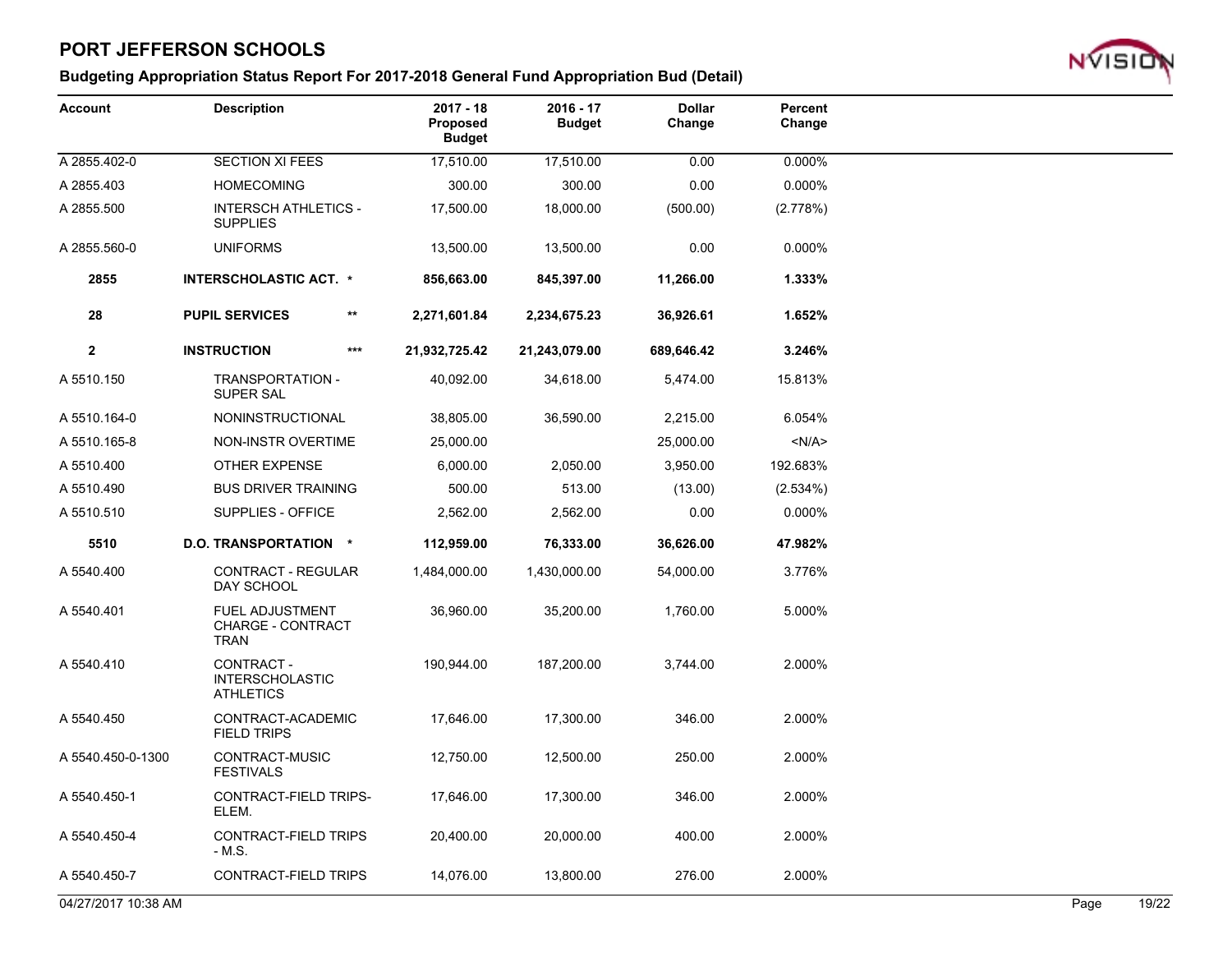

| <b>Account</b> | <b>Description</b>                                 |         | $2017 - 18$<br>Proposed<br><b>Budget</b> | $2016 - 17$<br><b>Budget</b> | <b>Dollar</b><br>Change | Percent<br>Change |  |
|----------------|----------------------------------------------------|---------|------------------------------------------|------------------------------|-------------------------|-------------------|--|
|                | $-H.S.$                                            |         |                                          |                              |                         |                   |  |
| A 5540.460     | CONTRACTED TRANS -<br><b>PRIVATE</b>               |         | 448,822.50                               | 432,600.00                   | 16,222.50               | 3.750%            |  |
| 5540           | <b>CONTRACTED</b><br><b>TRANSPORTATION</b>         | $^\ast$ | 2,243,244.50                             | 2,165,900.00                 | 77,344.50               | 3.571%            |  |
| A 5581.490     | <b>BOCES - CONTRACT</b><br><b>TRANSPORTATION</b>   |         | 30,000.00                                | 25,000.00                    | 5,000.00                | 20.000%           |  |
| 5581           | <b>TRANS. BOCES</b>                                |         | 30,000.00                                | 25,000.00                    | 5,000.00                | 20.000%           |  |
| 55             | <b>PUPIL</b><br><b>TRANSPORTATION</b>              | **      | 2,386,203.50                             | 2,267,233.00                 | 118,970.50              | 5.247%            |  |
| 5              | <b>PUPIL</b><br><b>TRANSPORTATION</b>              | ***     | 2,386,203.50                             | 2,267,233.00                 | 118,970.50              | 5.247%            |  |
| A 9010.800     | N.Y.S. EMPLOYEES<br><b>RETIREMENT</b>              |         | 550,000.00                               | 550,000.00                   | 0.00                    | 0.000%            |  |
| 9010           | <b>EMP. RETIREMENT</b><br><b>SYSTEM</b>            | $\ast$  | 550,000.00                               | 550,000.00                   | 0.00                    | $0.000\%$         |  |
| A 9020.800     | N.Y.S.TEACHERS<br><b>RETIREMENT</b>                |         | 1,915,000.00                             | 2,100,000.00                 | (185,000.00)            | $(8.810\%)$       |  |
| 9020           | <b>TEACHERS RETIRE.</b><br><b>SYSTEM</b>           | $\star$ | 1,915,000.00                             | 2,100,000.00                 | (185,000.00)            | (8.810%)          |  |
| A 9030.800     | SOCIAL SECURITY                                    |         | 1,750,000.00                             | 1,750,000.00                 | 0.00                    | 0.000%            |  |
| 9030           | <b>FICA</b>                                        | $\ast$  | 1,750,000.00                             | 1,750,000.00                 | 0.00                    | $0.000\%$         |  |
| A 9040.800     | <b>WORKERS</b><br>COMPENSATION<br><b>INSURANCE</b> |         | 165,000.00                               | 110,000.00                   | 55,000.00               | 50.000%           |  |
| 9040           | <b>WORKMEN'S</b><br><b>COMPENSATION</b>            |         | 165,000.00                               | 110,000.00                   | 55,000.00               | 50.000%           |  |
| A 9045.800     | LIFE INSURANCE                                     |         | 120,000.00                               | 120,000.00                   | 0.00                    | 0.000%            |  |
| 9045           | <b>LIFE INSURANCE</b>                              | $\star$ | 120,000.00                               | 120,000.00                   | 0.00                    | $0.000\%$         |  |
| A 9050.800     | <b>UNEMPLOYMENT</b><br><b>INSURANCE</b>            |         | 170,000.00                               | 230,000.00                   | (60,000.00)             | (26.087%)         |  |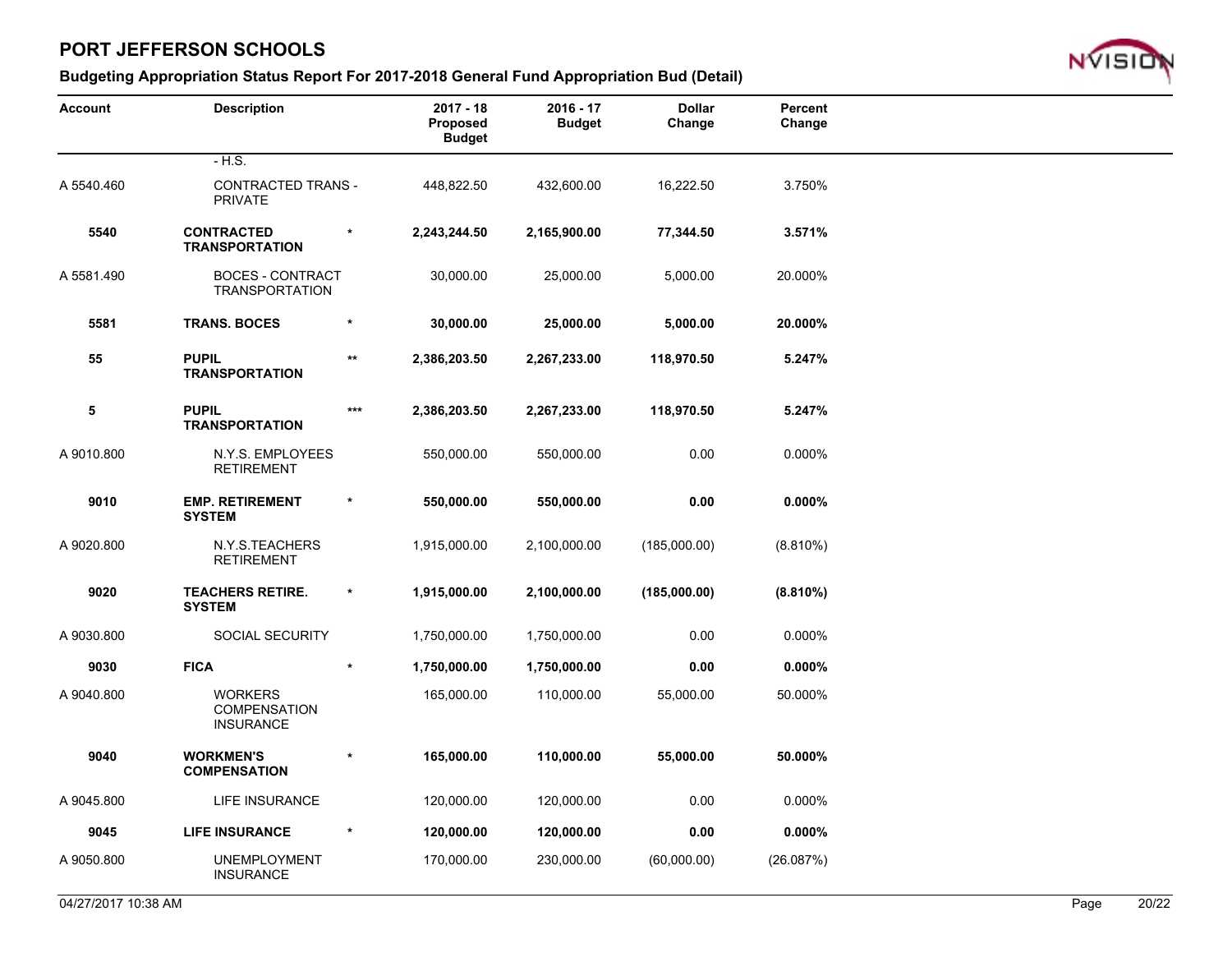

| <b>Account</b> | <b>Description</b>                          |                 | $2017 - 18$<br>Proposed<br><b>Budget</b> | $2016 - 17$<br><b>Budget</b> | <b>Dollar</b><br>Change | Percent<br>Change |
|----------------|---------------------------------------------|-----------------|------------------------------------------|------------------------------|-------------------------|-------------------|
| 9050           | <b>UNEMPLOYMENT</b>                         | $\star$         | 170,000.00                               | 230,000.00                   | (60,000.00)             | (26.087%)         |
| A 9060.800     | <b>MEDICAL INSURANCE -</b><br><b>BASIC</b>  |                 | 5,879,396.28                             | 5,775,000.00                 | 104,396.28              | 1.808%            |
| A 9060.801     | <b>MEDICARE</b><br><b>REIMBURSEMENT</b>     |                 | 425,000.00                               | 380,000.00                   | 45,000.00               | 11.842%           |
| A 9060.811     | <b>EXCESS MAJ</b><br><b>MED/VISION</b>      |                 | 140,000.00                               | 138,000.00                   | 2,000.00                | 1.449%            |
| A 9060.830     | <b>DENTAL INSURANCE</b>                     |                 | 507,500.00                               | 470,000.00                   | 37,500.00               | 7.979%            |
| A 9060.840     | <b>DEDUCTIBLE</b><br><b>REIMBURSEMENT</b>   |                 | 0.00                                     | 11,000.00                    | (11,000.00)             | $(100.000\%)$     |
| 9060           | <b>HEALTH INSURANCE</b>                     | $\star$         | 6,951,896.28                             | 6,774,000.00                 | 177,896.28              | 2.626%            |
| 90             | <b>EMPLOYEE BENEFITS</b>                    | $***$           | 11,621,896.28                            | 11,634,000.00                | (12, 103.72)            | $(0.104\%)$       |
| A 9711.600     | SERIAL BONDS -<br><b>PRINCIPAL</b>          |                 | 640,000.00                               | 645,000.00                   | (5,000.00)              | (0.775%)          |
| A 9711.700     | <b>SERIAL BONDS -</b><br><b>INTEREST</b>    |                 | 103,914.00                               | 129,244.00                   | (25, 330.00)            | (19.599%)         |
| 9711           | <b>SERIAL BOND</b>                          | $\star$         | 743,914.00                               | 774,244.00                   | (30, 330.00)            | (3.917%)          |
| A 9760.700     | TAX ANTICIPATION<br><b>NOTES - INTEREST</b> |                 | 220,000.00                               | 240,000.00                   | (20,000.00)             | (8.333%)          |
| 9760           | <b>TAN</b>                                  | $\star$         | 220,000.00                               | 240,000.00                   | (20,000.00)             | (8.333%)          |
| A 9789.600     | <b>EPC Principal</b>                        |                 | 115,401.45                               |                              | 115,401.45              | < N/A >           |
| A 9789.700     | <b>EPC</b> Interest                         |                 | 98,325.35                                |                              | 98,325.35               | $<$ N/A $>$       |
| 9789           | <b>Other Debt (Specify)</b>                 | $\star$         | 213,726.80                               | 0.00                         | 213,726.80              | < N/A >           |
| 97             | <b>DEBT SERVICE</b>                         | $^{\star\star}$ | 1,177,640.80                             | 1,014,244.00                 | 163,396.80              | 16.110%           |
| A 9950.9       | <b>TRANSFER TO CAPITAL</b><br><b>FUND</b>   |                 | 935,000.00                               | 300,000.00                   | 635,000.00              | 211.667%          |
| 9950           | TRANSFER TO CAPITAL *                       |                 | 935,000.00                               | 300,000.00                   | 635,000.00              | 211.667%          |
| 99             | <b>INTERFUND TRANSFERS **</b>               |                 | 935,000.00                               | 300,000.00                   | 635,000.00              | 211.667%          |